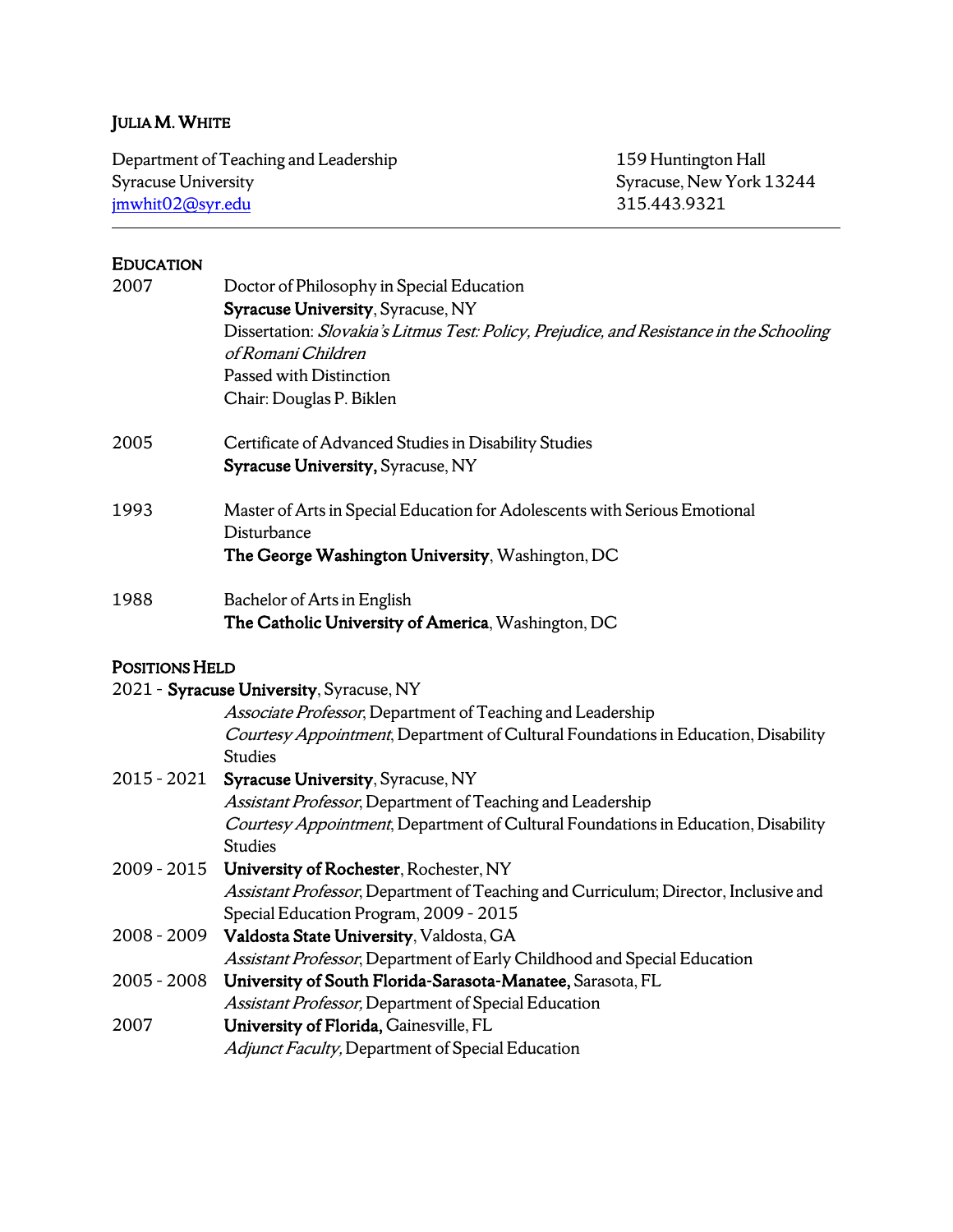2001 – 2005 Syracuse University, Syracuse, NY

Research Assistant, Teaching Assistant, Field Supervisor, Department of Teaching and Leadership; Research Assistant, Center on Human Policy; Research Assistant, Staff Associate, Facilitated Communication Institute

## Secondary Teaching:

- 2000 2001 Hilton Head High School, Hilton Head Island, SC
- 1997 1999 Teacher of students with disabilities, English, Interdisciplinary Studies, Newspaper, and **Writing**
- 1999 2000 Gynmázium Vel'ká okruzná, Žilina, Slovak Republic English Lecturer, Fulbright Teacher Exchange Grant
- 1996 1997 Communities in Schools, Beaufort, SC Teacher of English
- 1992 1996 The Foundation School of Prince George's County, Landover, MD Teacher of English, French, Technology, Drama, Women's Studies

# **GRANTS**

## Awarded

- White, J. (2021). Syracuse University Institutional Effectiveness and Assessment Leadership Institute Mini-Grant. Awarded \$750.
- White, J. (2021). Cornell University Global Education Faculty Fellowship. Awarded \$1000.
- Cramer, E. (PI, Florida International University); Ferri, B.A., (PI at SU); Benedict, A. (PI at Arizona State University); Ashby, C., (Co-PI at SU) & White, J. (Co-PI at SU). (2019-2024). INclusive Consortium of Leaders in Urban Disabilities Education (Project INCLUDE). U.S. Department of Education, Office of Special Education Programs (CFDA 84.325D). Awarded \$7,500,000 (SU Award, \$2,500,000).
- White, J. (PI), & Wang, Q. (Co-PI). (2018-2020). Analysis of Critical Policies and Funding Formulas Related to Education Outcomes for Students with Significant Disabilities. Syracuse University Collaboration for Unprecedented Success and Excellence (CUSE) Seed Grant. Awarded \$5000.
- White, J. (PI); Morningstar, M. (Co-PI), Ryndak, D. (Co-PI), McDonnell, J. (Co-PI), Wang, Q. (Co-PI), & Cosier, M. (Co-PI). (2016). Policy, Practice, and Long-Term Outcomes: The Current State and Future Directions of Research for Students with Significant Cognitive Disabilities. American Educational Research Association Educational Research Conference Grant. Awarded \$28,000.
- White, J. (PI at SU), Evans, A. (PI at SCSD), Ashby, A., Wang, Q., & Theoharis, G. (2016). Syracuse Collaborative Partnership for Urban Special Education Reform. Syracuse University School of Education/Syracuse City School District Partnership Grant. Awarded \$6000.
- White, J. (PI), & Wang, Q. (Co-PI). (2016). Syracuse University School of Education Internal Small Scale Funds Grant, Principal Investigator. Awarded \$4900.
- White, J. (PI). (2011-2016). Preparing and Retaining Highly Qualified Educators of Students with Significant Disabilities (Project PRESS). U.S. Department of Education, Office of Special Education Programs (CFDA 84.325D). Awarded \$1,250,000.
- White, J. (2004). Institute of International Education Professional Development Fellowship (Slovak Republic). Awarded \$4,650.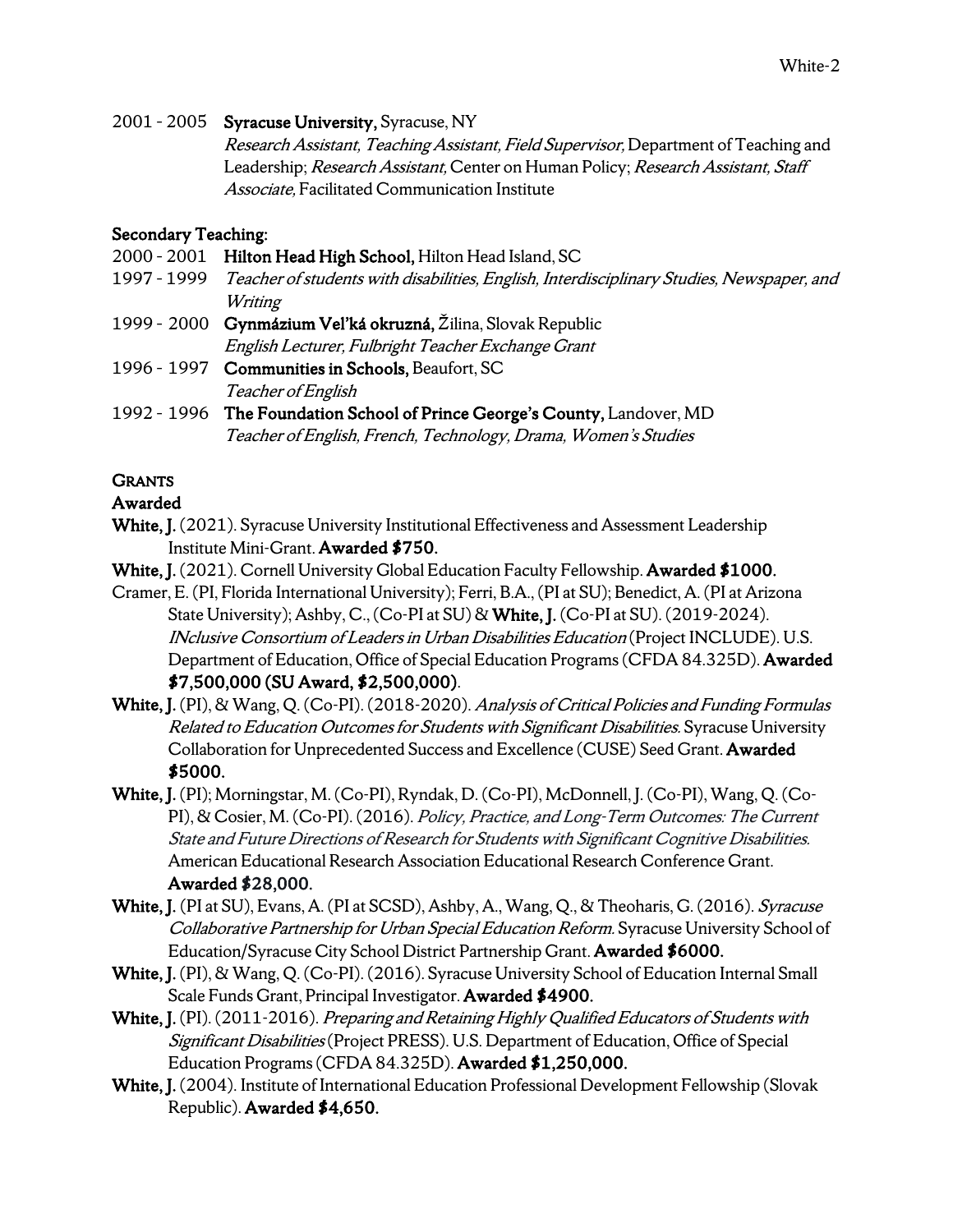White, J. (2003-2004). Fulbright Fellowship (Slovak Republic). Awarded \$12,400.

- White, J. (2003). Syracuse University Graduate School/School of Education Research and Creative Grant. Awarded \$500.
- White, J. (2002). The Maxwell School European Union Summer Research Grant, Syracuse University. Awarded \$1,500.
- White, J. (1999-2000). Fulbright Teacher Exchange Grant (Slovak Republic). Awarded \$5000.

## Unfunded

- White, J. (PI), Wang, Q. (Co-PI), Ashby, C. (Co-PI), & Ferri, B. (Co-PI). (Submitted August 2019). Analysis of Critical Policies and Funding Formulas Related to Education Outcomes for Students with Significant Disabilities(Project ACESS). U.S. Department of Education, Institute of Education Sciences. Requested \$1,600,000.
- White, J. (PI), Wang, Q. (Co-PI), & Cosier, M. (Co-PI). (Submitted August 2017). Analysis of Critical Policies and Funding Formulas Related to Education Outcomes for Students with Significant Disabilities(Project ACESS). U.S. Department of Education, Institute of Education Sciences. Requested \$1,600,000.
- White, J. (PI), Wang, Q. (Co-PI), & Evans, A. (Co-PI). (Submitted August 2017). Syracuse Collaborative Partnership for Urban Special Education Reform (Project SyraCUSE). U.S. Department of Education, Institute of Education Sciences. Requested \$394,300.
- Ashby, C. (PI), White, J. (Co-PI), and Ferri, B. (Co-PI). (Submitted March 2017). Syracuse Urban Inclusive Teacher Preparation (SUITR Program). U.S. Department of Education, Office of Special Education Programs (CFDA No. 84.325K). Requested: \$1,177,569
- White, J. (PI), Wang, Q. (Co-PI), & Evans, A. (Co-PI). (Submitted March 2017). Syracuse Collaborative Partnership for Urban Special Education Reform (Project SyraCUSE). U.S. Department of Education, Institute of Education Sciences. Requested \$394,300.
- Ashby, C. (PI), White, J. (Co-PI), Wang, Q. (Co-PI), & Evans, A. (Co-PI).(Submitted August 2016). Syracuse Collaborative Partnership for Urban Special Education Reform. Spencer Foundation. Requested \$400,000.
- Ashby, C. (PI), & White, J. (Co-PI). (Submitted March 2016). Syracuse Urban Inclusive Teacher Residency (SUITR). U.S. Department of Education, Office of Special Education Programs (CFDA No. 84.325K-2). Requested: \$1,064,690.
- White, J. (PI); Morningstar, M. (Co-PI), Ryndak, D. (Co-PI), McDonnell, J. (Co-PI), Wang, Q. (Co-PI), & Cosier, M. (Co-PI). (Submitted March 2016). Policy, Practice, and Long-Term Outcomes: The Current State and Future Directions of Research for Students with Significant Cognitive Disabilities. American Educational Research Association, Education Research Conference Grant. Requested \$32,000.
- White, J. (PI), Wang, Q. (Co-PI), & Cosier, M. (Co-PI). (Submitted February 2016). Analysis of Critical Policies and Funding Formulas Related to Education Outcomes for Students with Significant Disabilities (Project ACESS). U.S. Department of Education, Institute of Education Sciences. Requested \$1,600,000.
- White, J. (PI), Wang, Q. (Co-PI), & Cosier, M. (Co-PI). (Submitted February 2016). Investigating Factors Related to Access to General Education Contexts for Students with Intellectual Disability. Spencer Foundation Small Research Grant. Requested \$50,000.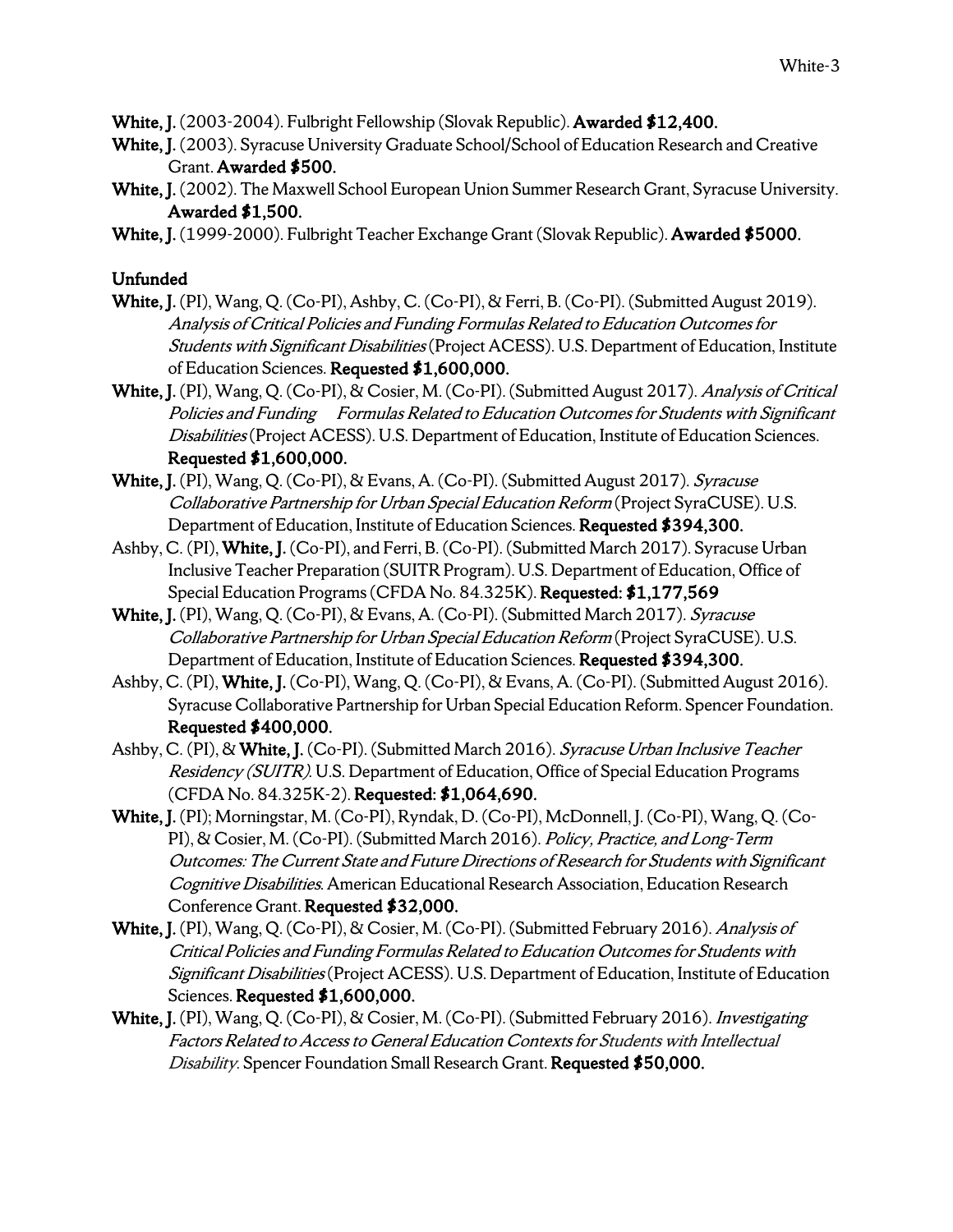- White, J. (PI), & Wang, Q. (Co-PI). (Submitted November 2015). Analysis of Critical Factors Related to Education Outcomes for Students with Intellectual Disability. Syracuse University Internal Small Scale Funds Grant. Requested \$15,000.
- White, J. (PI), Wang, O. (Co-PI), & Cosier, M. (Co-PI). (Submitted February 2016). Analysis of Critical Policies and Funding Formulas Related to Education Outcomes for Students with Significant Disabilities (Project ACESS). U.S. Department of Education, Institute of Education Sciences. Requested \$1,600,000.
- White, J. (PI), Wang, Q. (Co-PI), & Cosier, M. (Co-PI). (Submitted November 2014). Investigating Factors Related toAccess to General Education Contexts for Students with Intellectual Disability. Spencer Foundation Small Research Grant. Requested \$50,000.

#### AWARDS

| 2021 | Excellence in Graduate Education Faculty Recognition Award            |
|------|-----------------------------------------------------------------------|
| 2017 | <b>TASH Connections Award, TASH</b>                                   |
| 2016 | 2016 Junior Scholar Award, American Educational Research Association  |
|      | Disability Studies in Education Special Interest Group                |
| 2012 | Warner School Betty Pool Service Award, University of Rochester       |
| 2007 | All-University Doctoral Prize, Syracuse University                    |
| 2003 | Francis McMillan Parks Woman of Influence Award, Syracuse University  |
| 2002 | Teaching Associate, Future Professoriate Project, Syracuse University |
| 2002 | Sara's Wish Foundation Travel Scholarship, Amherst, MA                |

## **PUBLICATIONS**

## Books, Monographs

White, J. (2012). Pitfalls and bias: Entry testing and the overrepresentation of Romani children in special education. Roma Education Fund.

White, J. (Ed.). (2004). Redefining Europe: Federalism and the Union of European Democracies. Interdisciplinary Press.

## Journal Articles: Refereed

- Cosier, M., Toutain, C., & White, J. (Under review). "We lack capacity": District special education administrator perspectives of inclusion and students with extensive support needs. Manuscript submitted for publication to Educational Administration Quarterly.
- Ashby, C., White, J., Ferri, B., Li, S., & Ashby, L. (2020). Enclaves of privilege: Access and opportunity for students with disabilities in urban K-8 schools. *History of Education Quarterly, 60*(3), 407-429. https://doi.org/10.1017/heq.2020.39
- White, J., Ashby, C., Ferri, B., Bern, P., & Ashby, L. (2020). Mapping access and opportunity for students with disabilities: Urban K-8 schools as pockets of privilege. *Educational Forum*, 84(4), 356-376. https://doi.org/10.1080/00131725.2020.1801051
- White, J., Cosier, M., & Wang, Q. (2020). Exploring factors related to access to general education contexts for students with intellectual disability: Results of a survey of district special education administrators in one state. International Journal of Inclusive Education. Advance online publication. https://doi.org/10.1080/13603116.2020.1818140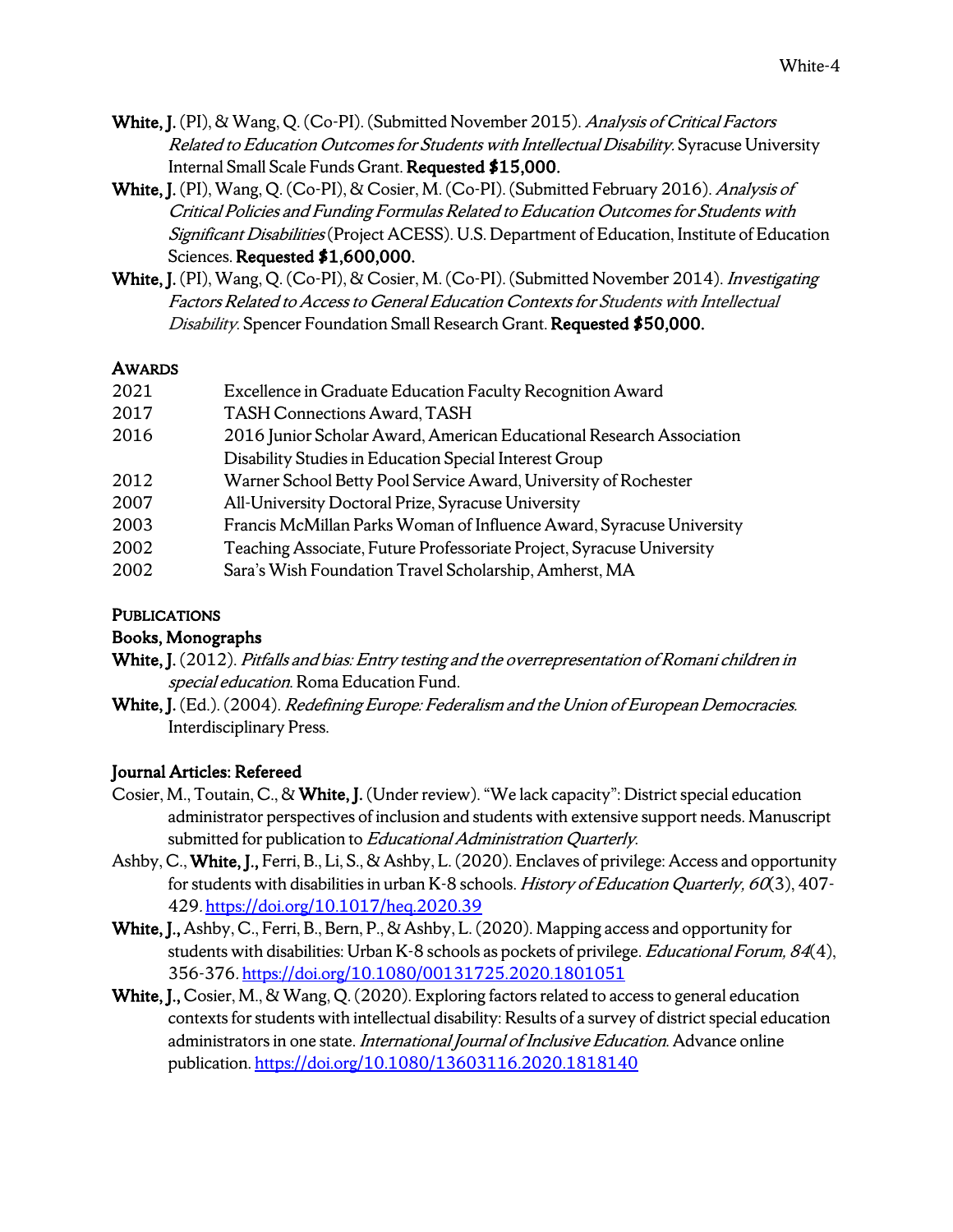- White, J., Li, S., Ashby, C., Wang, Q., Ferri, B., Bern, P., & Cosier, M. (2019). Same as it ever was: The nexus of race, ability, and place in one urban school district. Educational Studies, 55(4), 453-472. https://doi.org/10.1080/00131946.2019.1630130
- Cosier, M., White, J., & Wang, Q. (2018). Examining the variability in general education placements for students with intellectual disability. *International Journal of Whole Schooling*, 14(2), 16-52.
- Morningstar, M., Allcock, H., White, J., Taub, D., Kurth, J., Gonsier-Gerdin, J., Ryndak, D., Sauer, J., & Jorgensen, C. (2016). TASH inclusive education research agenda: A call to action and advocacy. Research and Practice for Persons with Severe Disabilities, 41(3), 209-215. https://doi.org/10.1177/1540796916650975
- Taub, D., White, J., & Ryndak, D. (2014). Promising practices for professional development and school reform impacting students with complex instructional needs: Perceptions of an expert panel. Inclusion, 2(4), 264-285. https://doi.org/10.1352/2326-6988-2.4.265
- Ryndak, D., Jackson, L., & White, J. (2013). Involvement and progress in the general curriculum for students with extensive support needs: K-12 inclusive education research and implications for the future. *Inclusion*, 1(1), 28-49. https://doi.org/10.1352/2326-6988-1.1.028
- Maples, J., Arndt, K., & White, J. (2010). (Re)seeing *The Mighty*: Critically examining one film's representations of disability in the English classroom. English Journal,  $100(2)$ , 77-85. https://doi.org/10.2307/25790039
- Cory, R., White, J., Stuckey, Z. (2010). Using disability theory to change disability services: A case study in student activism. Journal of Postsecondary Education and Disability, 23(1), 29-36.
- Arndt, K., White, J., & Chervenak, A. (2010). "Gotta go now": Rethinking the use of *Simon Birch* and The Mighty in middle school classrooms. *Disability Studies Quarterly, 30*(1). http://www.dsqsds.org/article/view/1014/1227
- Sutton, L., Jones, P., & White, J. (2008). Florida's class size amendment and co-teaching: An uneasy partnership. Educational Considerations, 36(1), 17-20. https://doi.org/10.4148/0146-9282.1159
- White, J. (2002). The Iceman Cometh as an infertility myth. The Eugene O'Neill Review, 24, 113-120. https://www.jstor.org/stable/29784687

## Chapters in Edited Books

- White, J. (2021). Giving points, pathologizing race, and reading *Harry Potter*. In D. Connor & B. Ferri (Eds.), How teaching shapes our thinking about dis/abilities: Stories from the field. (pp. 173-189). Peter Lang.
- Jackson, L., White, J., & Ryndak, D. (2015). Achieving an international perspective. In M. Agran, F. Spooner, & K. Gee (Eds.), TASH 40th Anniversary Volume (pp. 60-69). Donning.
- Radigan, E., & White, J. (2013). From teacher prep to teacher limbo: The experiences of secondary inclusive educators navigating their ways into the field. In P. Jones (Ed.), *Bringing insider* perspectives into inclusive teacher learning: Potentials and challenges for educational professionals(pp. 84-102). Routledge.
- White, J. (2013). Worth, burden, and control: The rejection of personhood and the most dangerous assumption. In L. Burrello, W. Sailor, & J. Kleinhammer-Tramill (Eds.), Unifying educational systems: Leadership and policy perspectives (pp. 173-200). Routledge.
- White, J. (2011). Policy matters: Law, policy, practice, and their relationships to inclusivity. In P. Jones, J. Fauske, & J Carr (Eds.), Leading for inclusion: How schools can build on the strengths of all learners(pp. 29-44). Teachers College Press.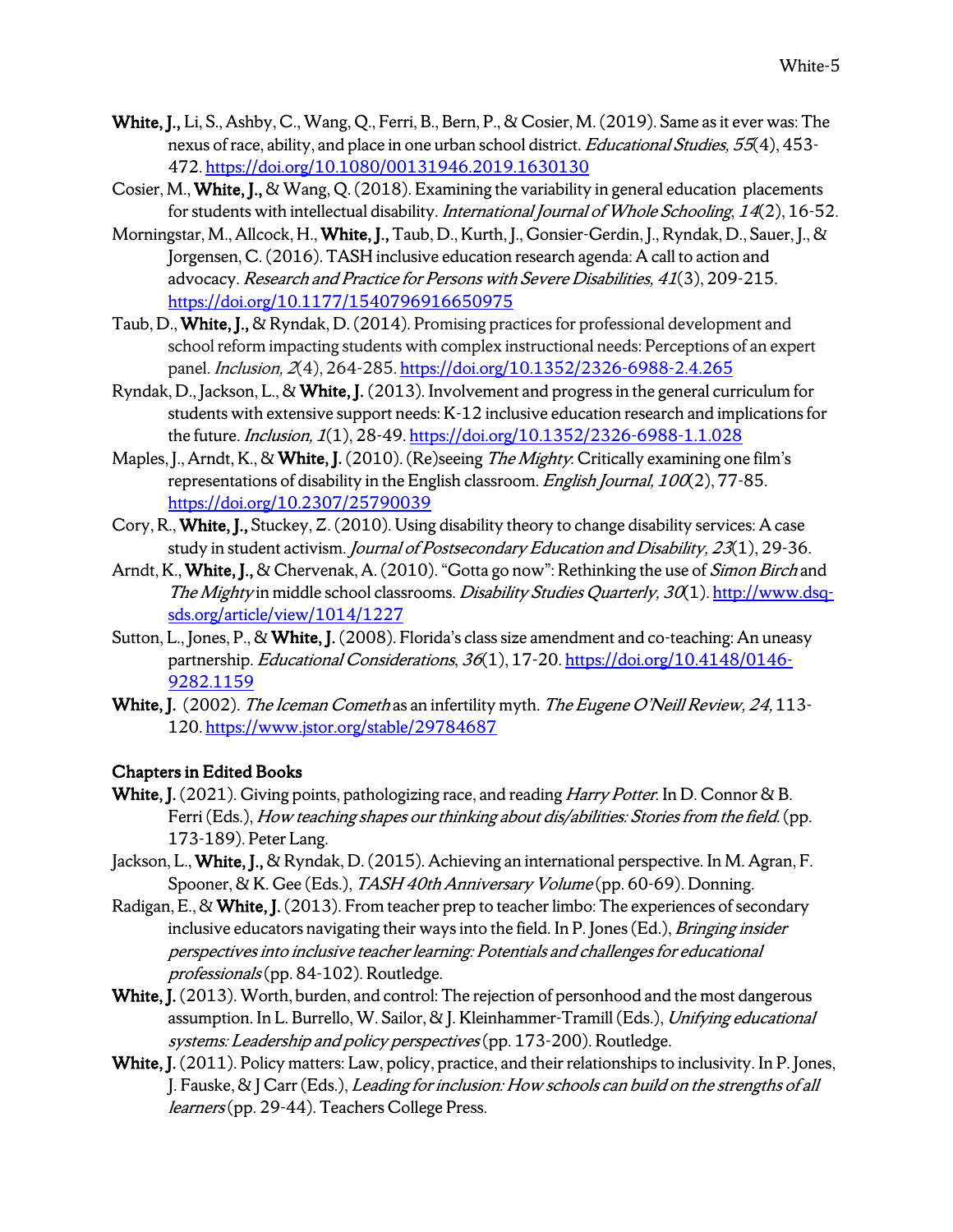- White, J., & Jones, P. (2011). Creating school systems of inclusive leadership. In P. Jones, J. Fauske, & J Carr (Eds.), Leading for inclusion: How schools can build on the strengths of all learners(pp. 216-228). Teachers College Press.
- Jones, P., White, J., Fauske, J., & Carr, J. (2011). Creating inclusive schools. In P. Jones, J. Fauske, & J. Carr (Eds.), Leading for inclusion: How schools can build on the strengths of all learners (pp. 5-12). Teachers College Press.
- White, J. (2005). Inclusive education as a human right and Slovakia's accession to the European Union. In J. Drew (Ed.), Redefining Europe. (pp. 181-201). Rodopi Press.
- White, J. (2005). "Krazy Kripples": Using South Park to talk about disability. In L. Ben-Moshe, R. Cory, M. Feldbaum & K. Sagendorf (Eds.), Building pedagogical curb cuts: Incorporating disability in the university classroom and curriculum. (pp. 67-76). Syracuse University Press.
- White, J. (2004). Introduction. In J. White (Ed.), *Redefining Europe: Federalism and the Union of* European Democracies(pp. ix-xi). Interdisciplinary. https://www.interdisciplinarypress.net/online-store/ebooks/diversity-andrecognition/redefining-europe-2
- White, J. (2004). Education as a human right and Slovakia's accession to the European Union. In J. White (Ed.), *Redefining Europe: Federalism and the Union of European Democracies.* (pp. 139-154). Interdisciplinary. https://www.interdisciplinarypress.net/onlinestore/ebooks/diversity-and-recognition/redefining-europe-2

#### Policy Documents and Other Publications

- White, J., Cosier, M., & Taub, D. (2018). How states interpret the LRE clause of IDEA: A policy analysis. University of Minnesota, The TIES Center. https://files.tiescenter.org/files/4xcNEHmmy-/ties-center-report-101.pdf
- White, J., Kurth, J., McCord, J., & Stonemeier, J. (2015). TASH Inclusive Education Town Hall: Access to communication and high quality instruction in the least restrictive environment. TASH Connections, 41(2), 6-12.
- White, J., Kurth, J., McCord, J., & Stonemeier, J. (2015). TASH Inclusive Education Town Hall: Access to communication and high quality instruction in the least restrictive environment[White paper]. TASH. http://tash.org/wp-content/uploads/2015/11/White-Paper\_IE\_TownHall.pdf
- Amos, P., White, J., & Trader, B. (2015). Will cameras in classrooms make schools safer? TASH position statement on camera surveillance in self-contained classrooms. TASH. http://tash.org/wp-content/uploads/2015/01/Cameras-in-School-Final.pdf
- White, J., Gallagher, D., Connor, D., Gabel, S., Ferri, B., Allan, J., & Ware, L. (2014). Toward increased accessibility and a culture of inclusion at the American Educational Research Association's Annual Meetings: A white paper from the Disability Studies in Education Special Interest Group [White paper]. Disability Studies in Education Special Interest Group of the American Educational Research Association.
- White, J. (2013). The Common Core Standards and their potential impact on Least Restrictive Environment. TASH Connections, 39(1), 6-11.
- White, J. (2013). Brief of the Roma Education Fund et al., as Amicus Curiae Supporting Applicants, Horváth and Kiss v. Hungary, (July 1, 2013). (No. 11146/11, European Court of Human Rights).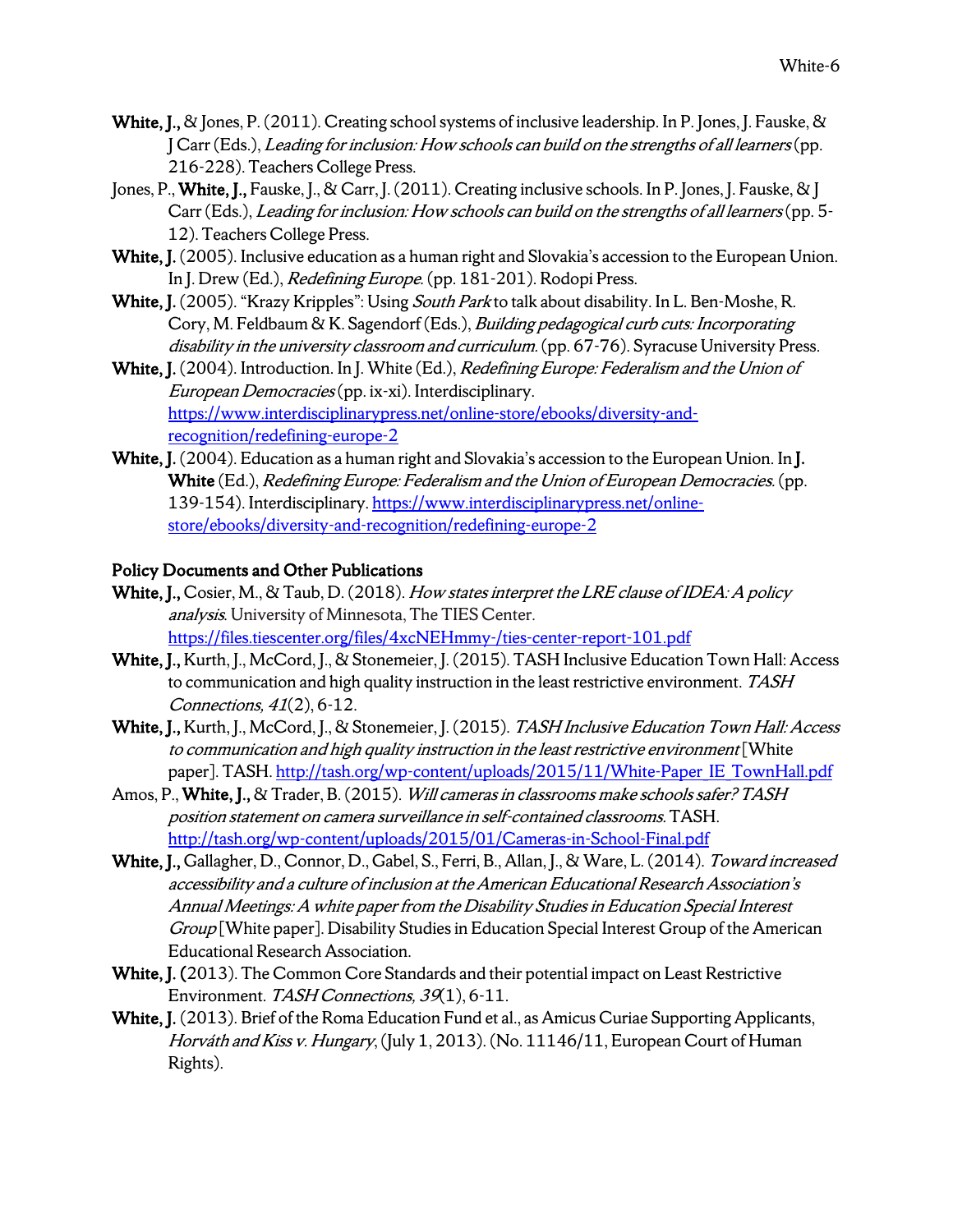- Jorgensen, C., & White, J. (Eds.) (2012). Frequently Asked Questions about inclusive education for students with significant disabilities. TASH. http://tash.org/tash-releases-faq-resource-oninclusive-education/
- White, J. (2009). South Park. In S. Burch (Ed.). *Encyclopedia of American disability history* (pp. 849-850). Facts on File.
- White, J., Ashby, C., & Rossetti, Z. (2009). Television. In S. Burch (Ed.). *Encyclopedia of American* disability history (pp. 887-891). Facts on File.
- Rosetti, Z., White, J., & Ashby, C. (2009). Humor. In S. Burch (Ed.). *Encyclopedia of American* disability history (pp. 457-459). Facts on File.
- Ashby, C., Rossetti, Z., & White, J. (2009). Films. In S. Burch (Ed.). *Encyclopedia of American* disability history (pp. 360-363). Facts on File.
- White, J. (2003). A dictionary of accommodations. In R. Cory, S. Taylor, P. Walker, and J. White (Eds.), Beyond compliance: An information packet on the inclusion of people with disabilities in postsecondary education (pp. 70-81). Center on Human Policy. http://thechp.syr.edu/beyond-compliance-an-information-package-on-the-inclusion-ofpeople-with-disabilities-in-postsecondary-education/#dictionary
- Cory, R., Taylor, S., Walker, P. and White, J. (Eds.). (2003). Beyond compliance: An information packet on the inclusion of people with disabilities in postsecondary education. Center on Human Policy. http://thechp.syr.edu/beyond-compliance-an-information-package-on-theinclusion-of-people-with-disabilities-in-postsecondary-education/

## **PRESENTATIONS**

#### Conference Presentations: Refereed

- White, I., & McHatton, P. (2020, October). Disability at the periphery: Marginalization and metaphor in 25 years of content area professional journals. [Paper presentation]. American Educational Studies Association Annual Conference. San Antonio, TX, United States. (Conference canceled)
- White, J., Ashby, C., Ferri, B., Bern, P., & Ashby, L. (2020, October). Mapping privilege: Access and opportunity for students with disabilities in urban  $K$ -8 schools. [Paper presentation]. American Educational Studies Association Annual Conference. San Antonio, TX, United States. (Conference canceled)
- White, J., Ferri, B., Ashby, A., Li, S., & Ashby, L. (2020, April). *Mapping access and opportunity: K-8* urban schools and enclaves of privilege [Paper presentation]. Annual Meeting of the American Educational Research Association. San Francisco, CA, United States.(Conference canceled)
- White, J., Li, S., Wang, Q., Ashby, C., Ferri, B., & Cosier, M. (2020, April). Same as it ever was: Mapping inequity in one urban school district. In L. Loutzenheiser and N. Erevelles (Chairs), What's disability got to do with it?: Social contexts of education and its intersectionalities [Symposium]. Annual Meeting of the American Educational Research Association. San Francisco, CA, United States. (Conference canceled)
- White, J., Alvarez-McHatton, P. (2020, April). (Students with disabilities): Marginalization and metaphor in 25 years of content area professional journals. [Roundtable presentation]. Annual Meeting of the American Educational Research Association. San Francisco, CA, United States. (Conference canceled)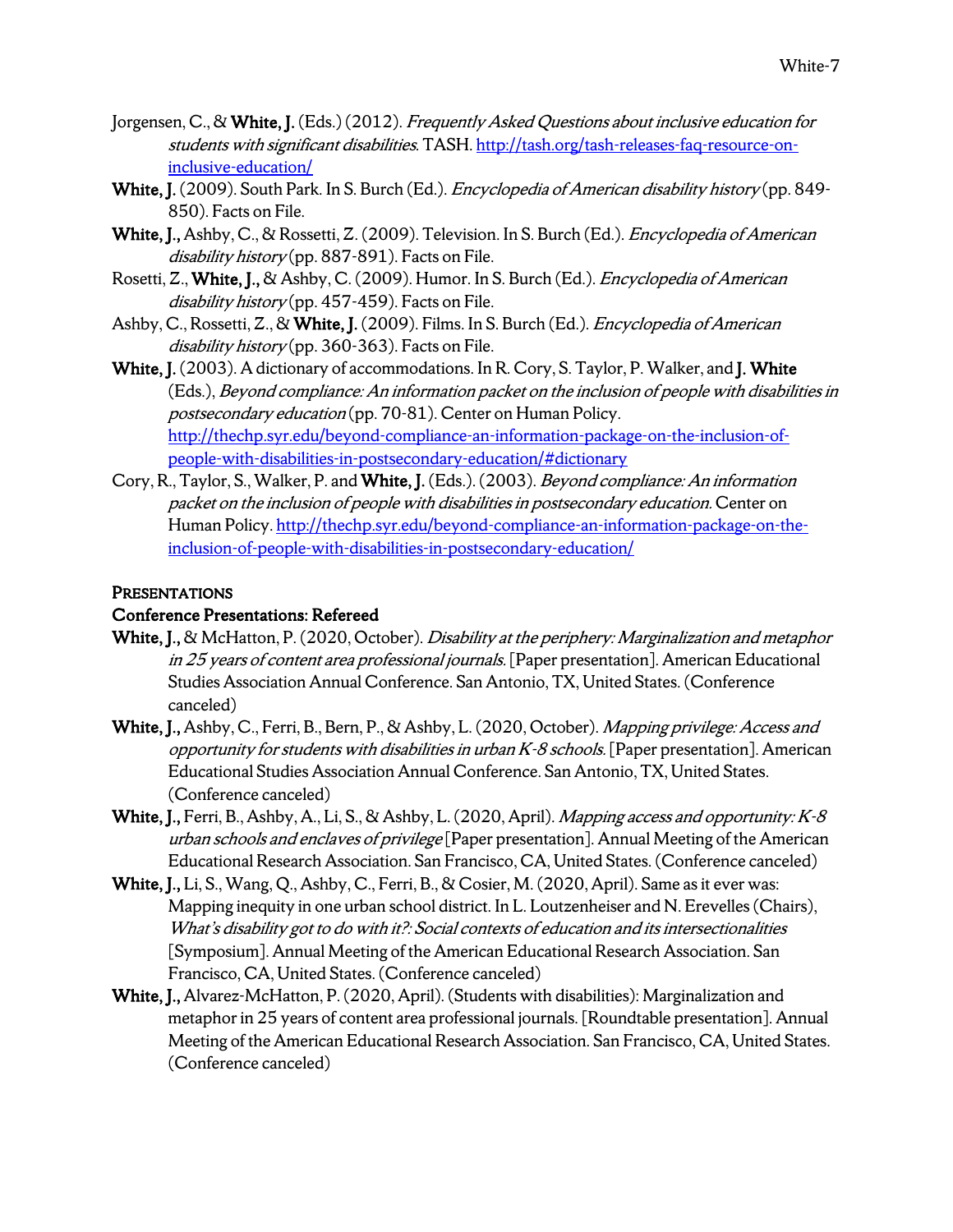- Lazarus, C. & White, J. (2020, February). How do state interpretations of "Least Restrictive Environment" affect student experiences? [Paper presentation]. Council for Exceptional Children Convention and Expo. Portland, OR, United States.
- White, J. (2019, August). "Nazis class Gypsies with Jews" (New York Times, 28 March 1942): American newspaper coverage of Roma during the Third Reich [Paper presentation]. 2019 Annual Meeting of the Gypsy Lore Society and Conference on Romani Studies. Reykjavik, Iceland.
- White, J., Li, S., Wang, Q., Ashby, C., Ferri, B., & Cosier, M. (2019, April). Same as it ever was: Mapping inequity in one urban school district [Paper presentation]. Annual Meeting of the American Educational Research Association. Toronto, Canada.
- Cosier, M., Toutain, C., & White, J., & Toutain, C. (2019, April). "We lack capacity": Special education administrator perspectives on inclusion and students with intellectual disability [Paper presentation]. Annual Meeting of the American Educational Research Association. Toronto, Canada.
- Cosier, M., Cardinal, D., Gomez, A., & White, J., & Toutain, C. (2019, April). The geography of in(ex)clusion: Place and issues of access to general education contexts for students with disabilities<sup>[Paper presentation].</sup> Annual Meeting of the American Educational Research Association. Toronto, Canada.
- Cosier, M., Gomez, A., Cardinal, D., White, J., & James, J.. (December, 2018). Mapping access to general education: The landscape in New York and California [Paper presentation]. Annual Conference of TASH. Portland, OR, United States.
- White, J., Li, S., Ashby, C., Wang, Q., Ferri, B., Bern, P., & Cosier, M. (2018, December). Universityurban school district partnership for special education reform: Mapping the nexus of race, ability, and place [Paper presentation]. Annual Conference of TASH. Portland, OR, United States.
- White, J., Cosier, M., & Taub, D. (2018, November). Variation across state special education regulations and their relationships to outcomes for students with disabilities[Paper presentation]. American Educational Studies Association Annual Conference. Greenville, SC, United States.
- White, J., Li, S., Ashby, C., Wang, Q., Ferri, B., Bern, P., & Cosier, M. (2018, November). The legacy of redlining in one urban school district: The nexus of race, ability, and place [Paper presentation]. American Educational Studies Association Annual Conference. Greenville, SC, United States.
- White, J., Evans, A., Wang, Q., Bern, P., Ashby, C., Li, S., & Cosier, M. (2018, April). University-urban school district partnership for special education reform: Findings from analysis of student data [Paper presentation]. Annual Meeting of the American Educational Research Association. New York, NY, United States.
- White, J., Li, S., Wang, Q., Bern, P., Ashby, C., Evans, A., & Cosier, M. (2018, April). The nexus of race, ability, and place in one urban school district: Mapping for reform [Paper presentation]. Annual Meeting of the American Educational Research Association. New York, NY, United States.
- White, J., & McHatton, P. (2018, April). Where Is disability? Marginalization and metaphor in 25 years of content area professional journals[Poster presentation]. Annual Meeting of the American Educational Research Association. New York, NY, United States.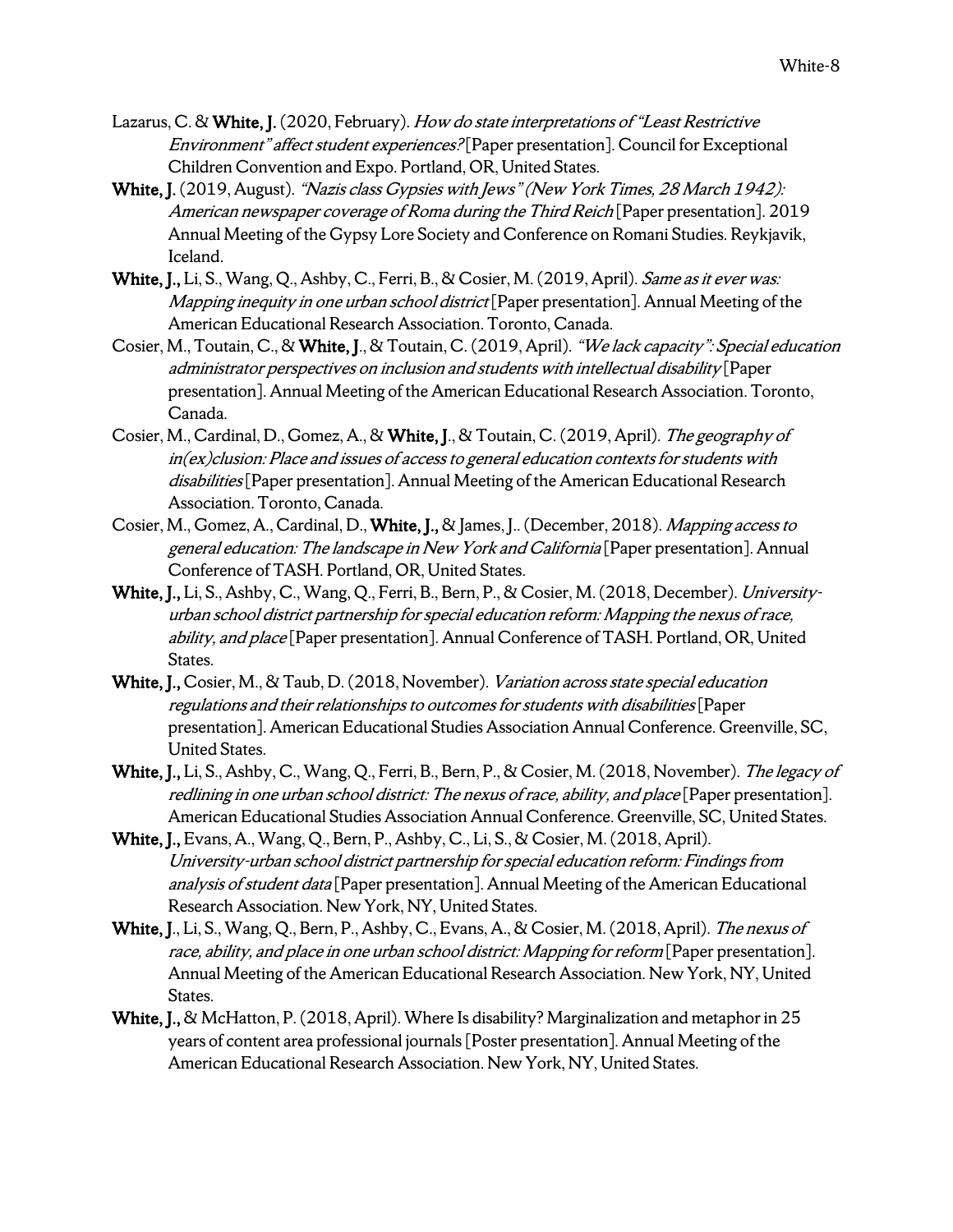- White, J., Cosier, M., & Taub, D. 2017, December). State continuum regulations and their relationships to inclusion for students with intellectual disability [Paper presentation]. Annual Conference of TASH. Atlanta, GA, United States.
- White, J., Evans, A., Wang, Q., Bern, P., Ashby, C., Cosier, M,, & Li, S. (2017, December). Universityschool district collaborative partnership for urban special education reform [Paper presentation]. annual Conference of TASH. Atlanta, GA, United States.
- White, J., Cosier, M., & Taub, D. (2017, June). State least restrictive environment regulations and their relationships to students with intellectual disability [Paper presentation]. Annual Meeting of the American Association of Intellectual and Developmental Disabilities. Hartford, CT, United States.
- White, J., Cosier, M., & Wang, Q. (2017, June). Special education directors' attitudes towards access to general education for students with intellectual disability: Findings of a state survey [Paper presentation]. Annual Meeting of the American Association of Intellectual and Developmental Disabilities. Hartford, CT, United States.
- Cosier, M., White, J., & Wang, Q. (2017, April). Examining the variability in access to general education contexts for students with autism [Paper presentation]. Annual Meeting of the American Educational Research Association. San Antonio, TX, United States.
- White, J., Cosier, M., & Taub, D. (2017, April). State special education regulations and their relationships to inclusion for students with intellectual disability [Paper presentation]. Annual Meeting of the American Educational Research Association. San Antonio, TX, United States.
- White, J., Cosier, M., & Wang, Q. (2017, April). Access to general education for students with intellectual disability: A Survey of District Administrators [Paper presentation]. Annual Meeting of the American Educational Research Association. San Antonio, TX, United States.
- White, J., Cosier, M., & Wang, Q. (2016, November). Access to equity: Findings from a survey of district special education administrator<sup>[</sup>Paper presentation]. Annual Meeting Conference of TASH. St. Louis, MO, United States.
- Cosier, M., & White, J. (2016, June). What counts as "evidence"?: Mixed methods and quantitative research from a DSE lens [Paper presentation]. 16<sup>th</sup> Annual Second City International Conference on Disability Studies in Education. Des Moines, IA, United States.
- Cosier, M., White, J., & Wang, Q.(2016, April). Examining he variability in inclusive placements for students with intellectual disabilities [Paper presentation]. Annual Meeting of the American Educational Research Association. Washington, DC, United States.
- White, J., Cosier, M., Wang, Q., & Theoharis, G. (2016, April). Findings from a survey of special education directors' attitudes towards access to general education [Paper presentation]. Annual Meeting of the American Educational Research Association. Washington, DC, United States.
- White, J., Morningstar, M., Allcock, H., Taub, D., Kurth, J., Gonsier-Gerdin, J., Ryndak, D., Sauer, J., & Jorgensen, C. (2016, April). TASH Inclusive Education National Research Agenda: A call to action and advocacy [Poster presentation]. Annual Meeting of the American Educational Research Association. Washington, DC, United States.
- Radigan, E., & White, J. (2016, April). Illusion of inclusion in public and private school settings: Exclusive practices and students with disabilities[Paper presentation]. Annual Meeting of the American Educational Research Association. Washington, DC, United States.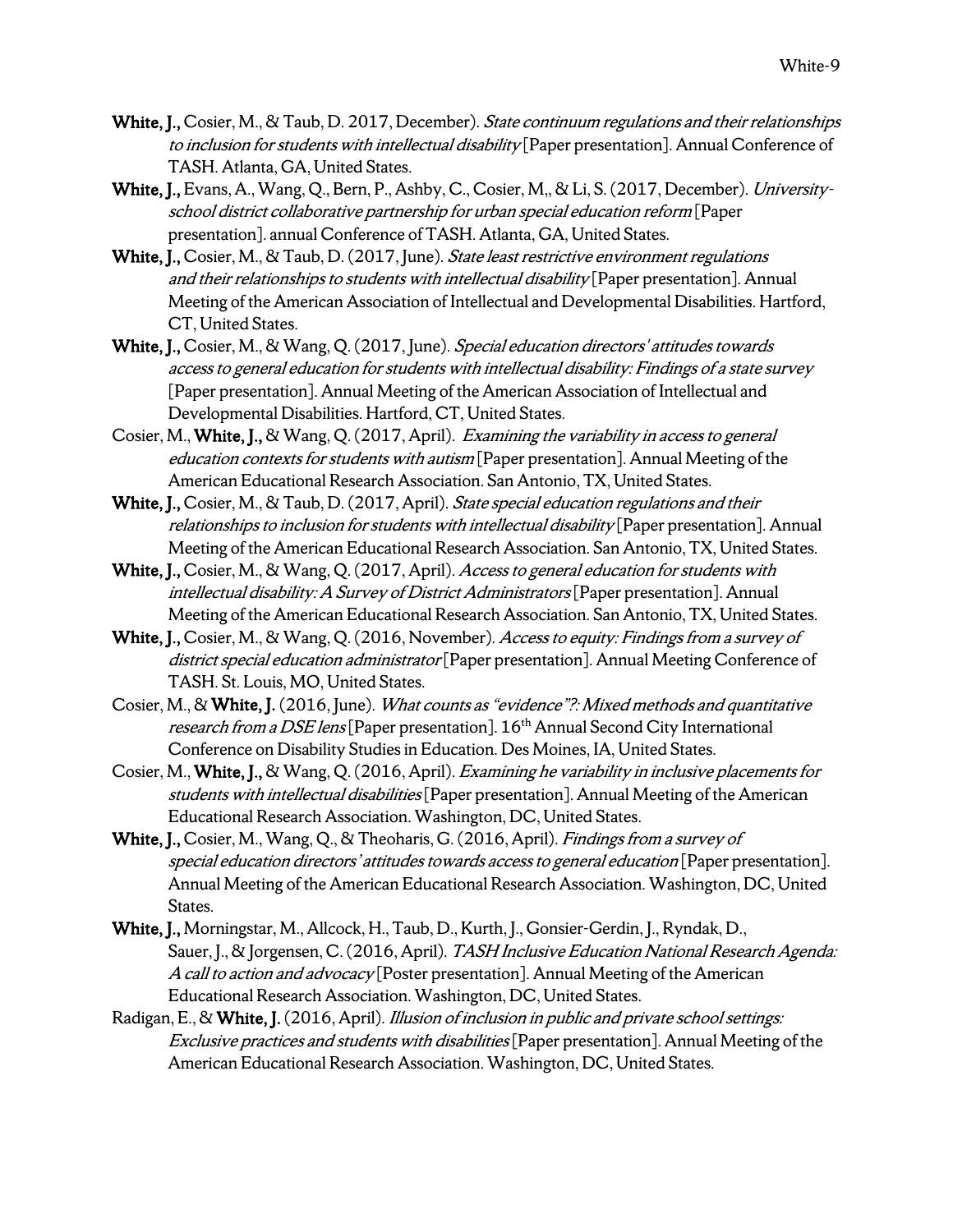- Cosier, M., Gran, J., Jackson, L., Kinsell, P., Kurth, J., Land, L., White, J. (2015, December). TASH IDEA principles for the future: Forging a framework for education equity [Paper presentation]. Annual Conference of TASH. Portland, OR, United States.
- White, J., & Cosier, M. (2015, December). State education policies and their relationships to inclusion for students with disabilities [Paper presentation]. Annual Conference of TASH. Portland, OR, United States.
- Cosier, M., & White, J. (2015, April). Investigating factors related to access to general education *contexts for students with intellectual disability* [Paper presentation].  $15<sup>th</sup>$  Annual Second City International Conference on Disability Studies in Education. Chicago, IL, United States.
- Cosier, M., & White, J. (2014, December). Access to general education contexts and student outcomes: Does policy matter? [Paper presentation]. Annual Conference of TASH. Washington, DC, United States.
- Morningstar, M., Allcock, H., Jorgensen, C., White, J., Gonsier-Gerdin, J., Sauer, J., & Ryndak, D. (2014, December). TASH's national advocacy of a research agenda for inclusive education [Paper presentation]. Annual Conference of TASH. Washington, DC, United States.
- White, J., & McHatton, P. (2014, November). Content area professional journals and disability: A systematic review [Paper presentation]. Joint American Educational Studies Association and International Association for Intercultural Education Annual Conference. Toronto, Canada.
- White, J. (2014, September). "She wants to go outside and watch how we play": Acts of (school) resistance by members of Slovak Romani communities<sup>[Paper presentation]</sup>. 2014 Annual Meeting of the Gypsy Lore Society and Conference on Romani Studies. Bratislava, Slovak Republic.
- White, J., & McHatton, P. (2014, May). Preaching beyond the choir: Content area professional organization journals and disability [Paper presentation]. Annual Meeting of the American Educational Research Association. Philadelphia, PA, United States.
- White, J., & McHatton, P. (2013, December). Complex support needs in the content areas: A review of professional journals[Poster presentation]. Annual Conference of TASH. Chicago, IL, United States.
- Taub, D., Ryndak, D., Jackson, L., & White, J. (2013, December). Research to practice in inclusive education: Curriculum, assessment, instruction, and outcome [Paper presentation]. Annual Conference of TASH. Chicago, IL, United States.
- White, J. (2013, November). Who counts? Waivers, the reauthorization of ESEA, and students with significant disabilities [Paper presentation]. American Educational Studies Association Annual Conference. Baltimore, MD, United States.
- McHatton, P., & White, J. (2013, November). Disability in the content areas: A systematic review of professional organization journals[Paper presentation]. TED (Teacher Education Division of the Council for Exceptional Children) Annual Conference. Ft. Lauderdale, FL, United States.
- White, J. (2013, April). The reauthorization of the Elementary and Secondary Education Act and students with significant disabilities<sup>[Paper presentation]</sup>. Annual Meeting of the American Educational Research Association. San Francisco, CA, United States.
- White, J. (2012, December). News reports and legislation: Representations of significant disability and relationships to policy [Paper presentation]. Annual Conference of TASH. Long Beach, CA, United States.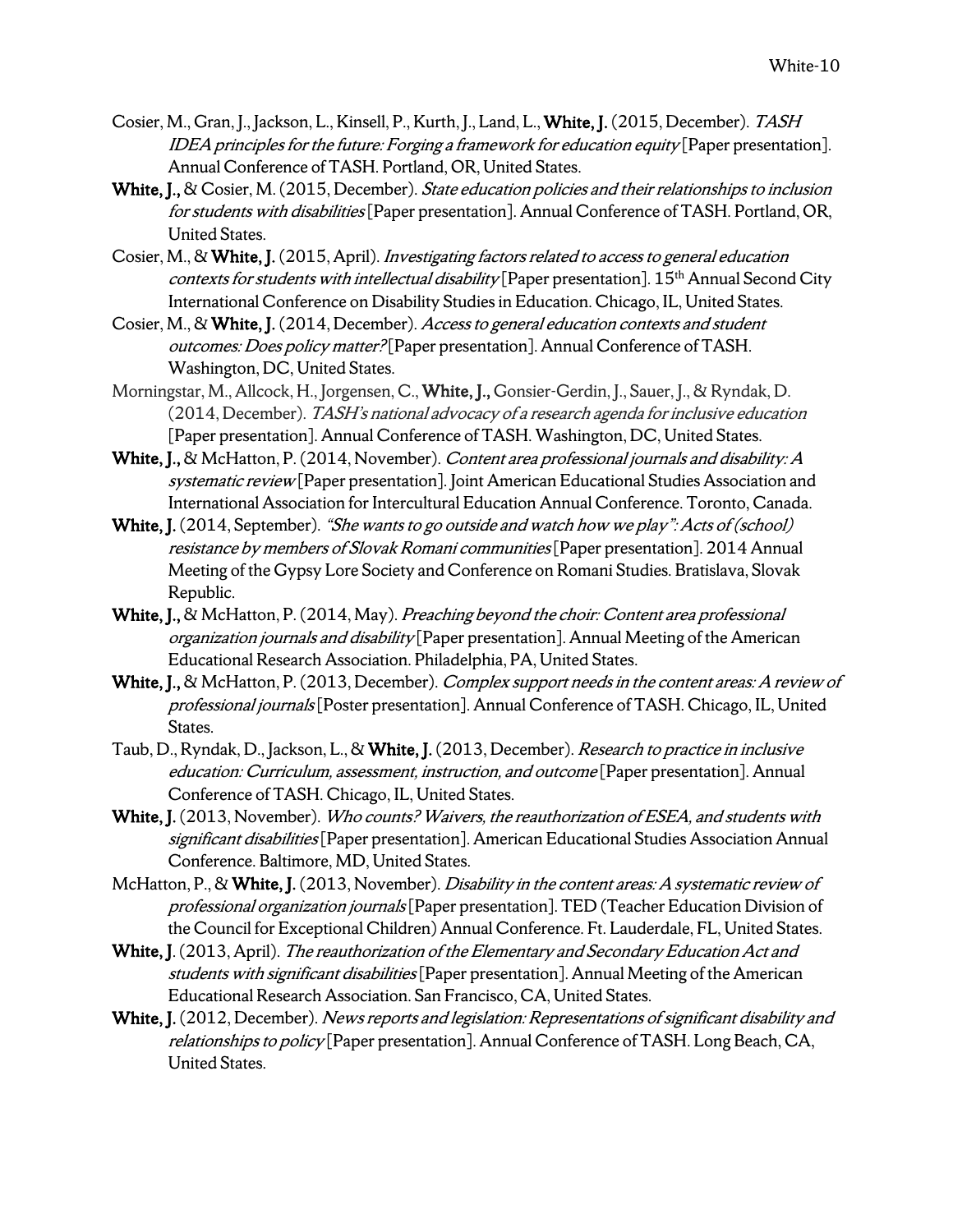- White, J., & Radigan, E. (2012, May). Novice secondary inclusive educators: Contextual factors on entering the field [Paper presentation].  $12<sup>th</sup>$  Annual Second City International Conference on Disability Studies in Education. New York, NY, United States.
- White, J. (2012, April). The construction of Romani children as disabled and racialized in Slovak schools<sup>[Paper presentation].</sup> Annual Meeting of the American Educational Research Association. Vancouver, British Columbia, Canada.
- White, J. (2011, December). From novice teacher to master inclusive educator: The first five years [Paper presentation]. Annual Conference of TASH. Atlanta, GA, United States.
- White, J. (2011, November). "We have a lot of papers, really nice papers": Educational policies, laws, their implementation, and equal opportunity for Romanies in Slovakia [Paper presentation]. Inaugural Conference in Romani Studies. Berkeley, CA, United States.
- White, J. (2011, April). *From policy to practice: School entry testing and special education in Central* and Southeastern Europe [Paper presentation]. Annual Meeting of the American Educational Research Association. New Orleans, LA, United States.
- White, J. (2010, December). The halfway point: New teachers continuing their work to create inclusive opportunities[Paper presentation]. Annual Conference of TASH. Denver, CO, United States.
- White, J. (2010, December). School entry / readiness testing and streaming to special education: European contexts[Paper presentation]. Annual Conference of TASH. Denver, CO, United States.
- White, J. (2010, May). *Beyond the portables: First-year teachers, creating inclusive opportunities,* deciding to remain in the field [Paper presentation]. Annual Meeting of the American Educational Research Association. Denver, CO, United States.
- White, J. (2010, May). Teachers and identity in inclusive education [Roundtable session chair, Disability Studies in Education SIG]. Annual Meeting of the American Educational Research Association. Denver, CO, United States.
- White, J. (2010, April). Acts of school resistance by members of Slovak Romani communities and their allies [Paper presentation]. Annual Meeting of the American Educational Research Association. Denver, CO, United States.
- White, J. (2010, March). Teacher attitudes and their relationship to equal educational opportunity for Romani children in Slovakia [Paper presentation]. Annual Conference of the Comparative and International Education Society. Chicago, IL, United States.
- White, J. (2010, March). It is only a suggestion: Policies, laws, their implementation, and equal opportunity for Slovak Roma [Paper presentation]. Annual Conference of the Comparative and International Education Society. Chicago, IL, United States.
- White, J., & Fowler, K. (2009, December). *Challenging the dominant narrative: Exceptionality and* story in undergraduate coursework [Paper presentation]. Annual Conference of TASH. Pittsburgh, PA, United States.
- White, J. (2009, November). *Creating opportunities for inclusion: From field experience to* experiences in the field [Paper presentation]. TED (Teacher Education Division of the Council for Exceptional Children) Annual Conference.. Charlotte, NC, United States.
- White, J. (2009, May). "We have a lot of papers, really nice papers": Policies, laws, their implementation, and effects on equal opportunity for members of Romani communities[Paper presentation]. 9<sup>th</sup> Annual Second City Conference on Disability Studies in Education. Syracuse, NY, United States.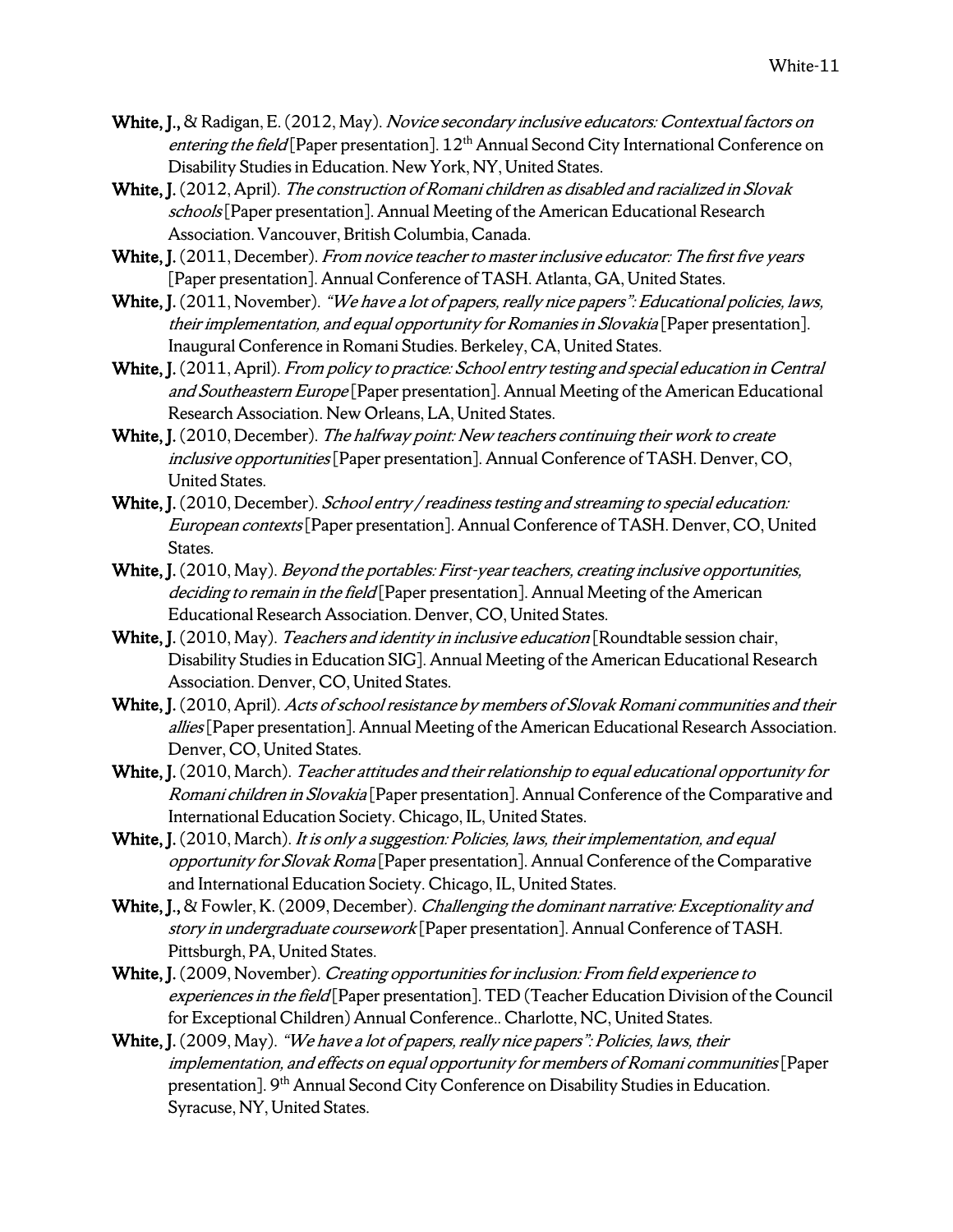- White, J., & Stein, K. (2009, May). *Making space for the story: Narrative perspectives on* exceptionality in undergraduate coursework [Paper presentation]. 9<sup>th</sup> Annual Second City Conference on Disability Studies in Education. Syracuse, NY, United States.
- White, J. (2009, April). Teacher attitudes and their relationships to equal educational opportunity for Romani children in the Slovak Republic [Paper presentation]. Annual Meeting of the American Educational Research Association. San Diego, CA, United States.
- White, J. (2008, December). First year teachers engaged in the work of creating inclusive schooling [Paper presentation]. Annual Conference of TASH. Nashville, TN, United States.
- Arndt, K., & White, J. (2007, December). The construction of disability in popular films used in classrooms [Paper presentation]. Annual Conference of TASH. Seattle, WA, United States.
- White, J. & Jones, P. (2006, December). *Mentoring from within* [Paper presentation]. Annual Conference of TASH. Baltimore, MD, United States.
- White, J. (2006, October). Slovakia's litmus test: Policy, prejudice, and resistance in the schooling of Romani children [Paper presentation]. Annual International Step-by-Step Conference. Bratislava, Slovak Republic.
- Arndt, K., English-Sand, P., & White, J. (2005, November). Citizenship in today's schools: Multiple perspectives on community and membership [Paper presentation]. Annual Conference of TASH. Milwaukee, WI, United States.
- White, J. (2004, November). Slovakia's litmus test: The education of Roma primary school students. In D. Ryndak (Chair), The state of inclusive education in Central and Eastern European countries: Similarities and differences[Symposium]. Annual Conference of TASH. Reno, NV, United States.
- White, J. (2004, November). "Timmah!": Disability and the subversive pedagogy of South Park [Paper presentation]. Annual Conference of TASH. Reno, NV, United States.
- White, J. (2004, June). School inclusion of Roma students and Slovakia's accession to the European Union [Paper presentation]. European Consortium for Political Research Second Pan-European Conference on European Union Politics. Bologna, Italy.
- White, J. (2004, March). *Education as a human right and Slovakia's accession to the European Union* [Paper presentation]. Global Conference of the Association to Unite the Democracies. Prague, Czech Republic.
- White, J., & Arndt, K. (2003, June). Representations of disability in popular American youth Film [Paper presentation]. Annual Conference of the Society for Disability Studies. Bethesda, MD, United States.
- Arndt, K., & White, J. (2003, April). Film reviewers and constructions of disability in popular youth film [Paper presentation]. Council for Exceptional Children Conference. Seattle, WA, United States.
- Rice, N., & White, J. (2002, December). Mixed messages: Disability and diversity in mainstream media [Paper presentation]. Annual Conference of TASH. Boston, MA, United States.
- Chander, J., Schwartz, M., Smith, V., & White, J. (2002, December). Beyond compliance: Social justice and equal opportunity for people with disabilities on college and university campuses[Paper presentation]. Annual Conference of TASH. Boston, MA, United States.

## Invited

White, J. (2021, November). Roma in Central and Eastern Europe: The legacy of racism, enslavement, and annihilation. 3GNY: Descendants of Holocaust Survivors. Virtual.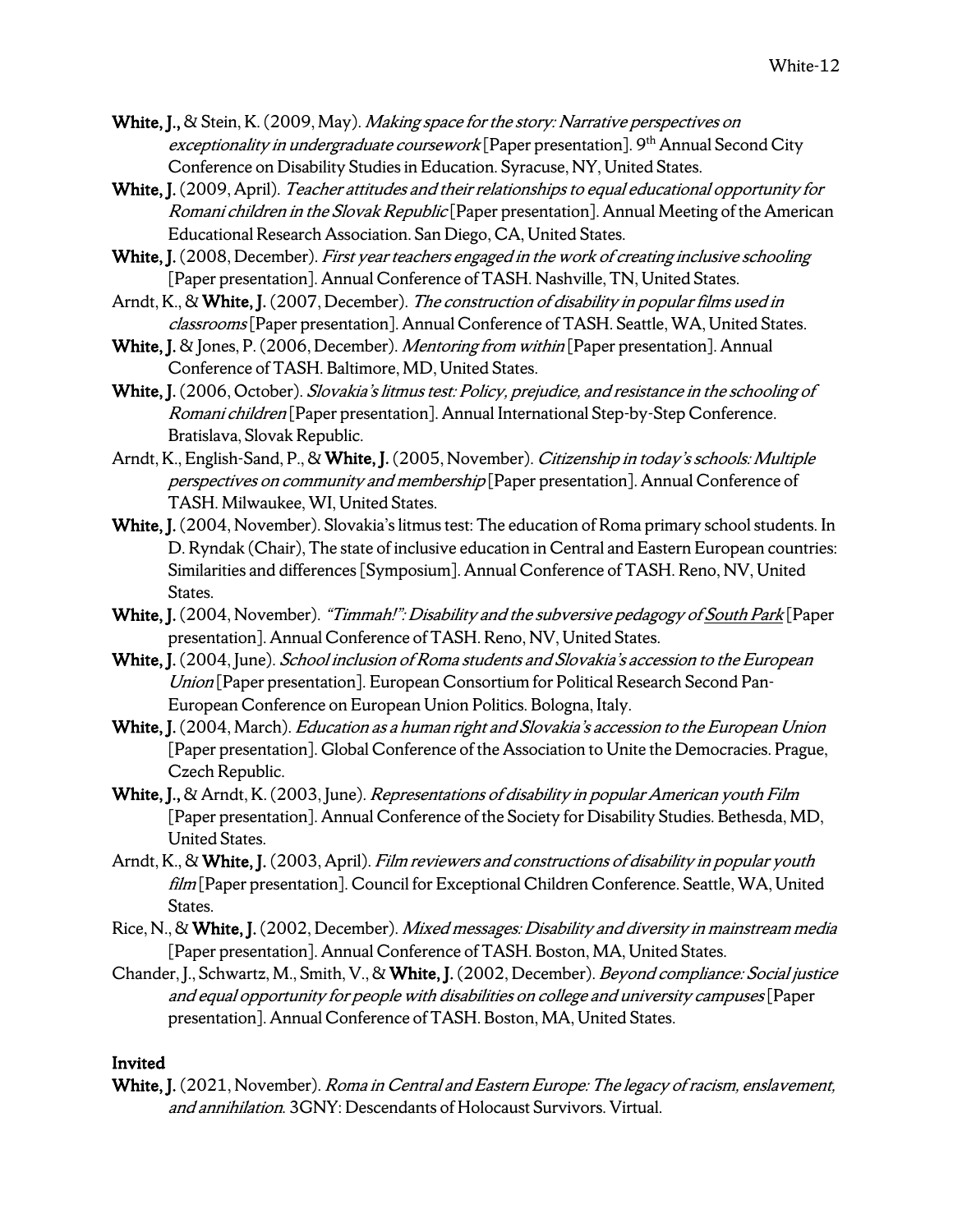- White, J. (2020, August). *Roma and disabled people in the Holocaust*. Presentation for Spector/Warren Fellowship for Future Teachers at the Holocaust Museum Houston. Houston, TX, United States [virtual].
- White, J. (2019, August). "Nazis Class Gypsies with Jews" (New York Times, 28 March 1942): American newspaper coverage of Roma during the Third Reich. Presentation for Spector/Warren Fellowship for Future Teachers at the Holocaust Museum Houston. Houston, TX, United States.
- White, J. (2019, February). Speaking about the unspeakable: Genocide's long shadow. Panel member for Syracuse University Department of Drama Sunday Salon Series (for We Are Proud to Present a Presentation About the Herero of Namibia, Formerly Known as South West Africa, Südestafrika, Between the Years 1884-1915). Syracuse, NY, United States.
- White, J., Veitch, H., & Cartier, M. (2018, May). *Disability: A primer*. Presentation for Spector/Warren Fellowship for Future Teachers at the Holocaust Museum Houston. Houston, TX, United States.
- White, J. & Veitch, H. (2018, June). *Disability studies in education: A primer and alternative* framework to "special" education. Presentation for the Kaplan Summer Institute for Teachers at the Holocaust Museum Houston. Houston, TX, United States.
- White, J. (2018, June). A brief history of Roma in Central and Eastern Europe: Racism, slavery, and annihilation. Pres Presentation for the Kaplan Summer Institute for Teachers at the Holocaust Museum Houston. Houston, TX, United States.
- White, J. (2016, October). Education for all? Inclusion, human rights, and disability studies and critical race theory in education. Presentation for European Doctorate in Teacher Education (EDiTE) candidates, International Institute for the Study of Culture and Education at the University of Lower Silesia. Wrocław, Poland.
- White, J. (2016, August). Universal Design for Learning: A framework for inclusive practice. Presentation for 2016 Summer Leadership Institute: A Blueprint for Inclusive Schools. Syracuse, NY, United States.
- White, J., & Ryndak D. (2016, July). FC research scorecard: Using quality indicators to evaluate the research base on typing to communicate. Paper presented at the Institute for Communication and Inclusion Summer Institute. Columbia, MD, United States.
- White, J. (2016, January). Eugenics in action: School entry testing and Roma in Central and Southeastern Europe. Presentation for Spector/Warren Fellowship for Future Teachers. Syracuse, NY, United States.
- White, J. (2016, January). Roma in Central and Eastern Europe: A history of slavery, annihilation, and racism. Presentation for Spector/Warren Fellowship for Future Teachers at the Holocaust Museum Houston. Houston, TX, United States.
- White, J. (2014, September). The Common Core: Is it good for public schools? Panel participant for the community discussion forum "The Crisis in Our Schools: Is There a Future for Public Education." Rochester, NY, United States.
- White, J. (2013, March). IEP, UDL, Rtl, PBIS, oh my! Understanding the alphabet soup of  $K-12$ educational services for students with disabilities. Workshop, Monroe Community College Human Services Department conference "Disability Services: Navigating the Changing Field." Rochester, NY, United States.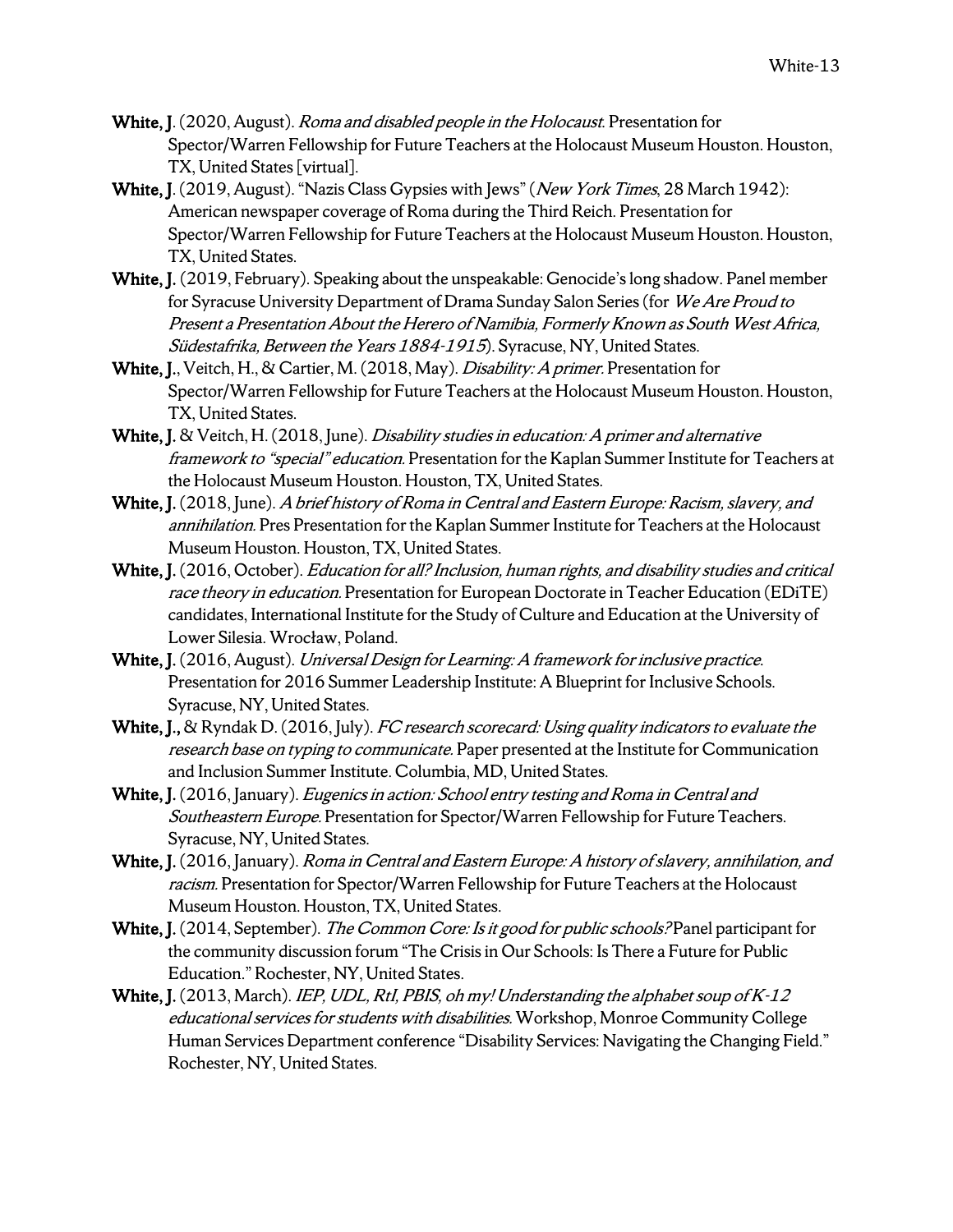- White, J. (2012, March). "We have a lot of papers, really nice papers": Policies, laws, their implementation, and the schooling of Romani children in the Slovak Republic. Paper presented at the Skalny Center for Polish and Central European Studies. Rochester, NY, United States.
- White, J. (2012, February). From teacher preparation to teacher practice: The experiences of novice secondary inclusion teachers. Paper presented at the International Inclusive Teacher Education Research Forum (IITERF) 2012 Symposium "Pushing the Boundaries: Lessons from International Inclusive Teacher Education Research for Developing Inclusive Practices through Integration of Insider Perspectives." Tampa, FL, United States.
- White, J. (2011, May). Towards measures to prevent and reverse segregation: Psychological testing regimes and segregation in special education. Session facilitated at the Decade of Roma Inclusion conference "Desegregating Education in Central and Eastern Europe: Inclusive Approach – Good Practice and the Way Forward." Prague, Czech Republic.
- White, J. (2009, February). Constructions of disability in children's and adolescent literature. Children's Literature Symposium. Sarasota, FL, United States.
- Doone, E., & White, J. (2005, October). Principles and practices in inclusive education. University of Malaysia, Sarawak, Faculty of Cognitive Sciences and Human Development. Sarawak, Malaysia.
- White, J. (2005, October). Issues and guidelines for handling transitions within the education system for secondary school-aged children with special needs. Workshops on managing behaviour problems and transitions, PIBAKAT, University of Malaysia Sarawak, and the University of South Florida. Sarawak, Malaysia.
- White, J. (2004, February). Research in first-grade classrooms in Slovak primary schools. Presentation at the Fulbright Mid-Year Conference. Velke Bilovice, Czech Republic.

# MEDIA INTERVIEWS

- Pagano, J. (2021, March 8). A call for accurate disability representation in TV and films. The Newshouse. https://www.thenewshouse.com/life-and-style/a-call-for-accurate-disabilityrepresentation-in-tv-and-films/
- Enslin, R. (2020, October 8). Resiliency, passion, and determination. Syracuse stories. https://www.syracuse.edu/stories/resiliency-passion-determination/
- Spiezia, L (2019, March 5). Background checks bill could reduce gun violence. The Daily Orange. http://dailyorange.com/2019/03/background-checks-bill-reduce-gun-violence/
- White, J. (2018, March 27). March for Our Lives interview. Channel 9 Weekend. ABC. WSYR. https://www.youtube.com/watch?v=EBpyu5P2y4M&feature=youtu.be
- McAndrew, S. (2016, July 18). RGJ investigates: Washoe is struggling to educate its students with disabilities. Reno Gazette Journal. http://www.rgj.com/story/news/education/2016/07/15/rgj-investigates-washoe-strugglingeducate-its-most-vulnerable-students/84929522/

#### **SERVICE**

## INTERNATIONAL PROFESSIONAL SERVICE

- 2016 Expert Witnessfor Center for Civil and Human Rights and the European Roma Rights Center, Misdiagnosis of Romani children case, Bratislava, Slovak Republic
- 2015 Expert Witnessfor A Chance for Children Foundation and the European Roma Rights Center, Misdiagnosis of Romani children case, Eger, Hungary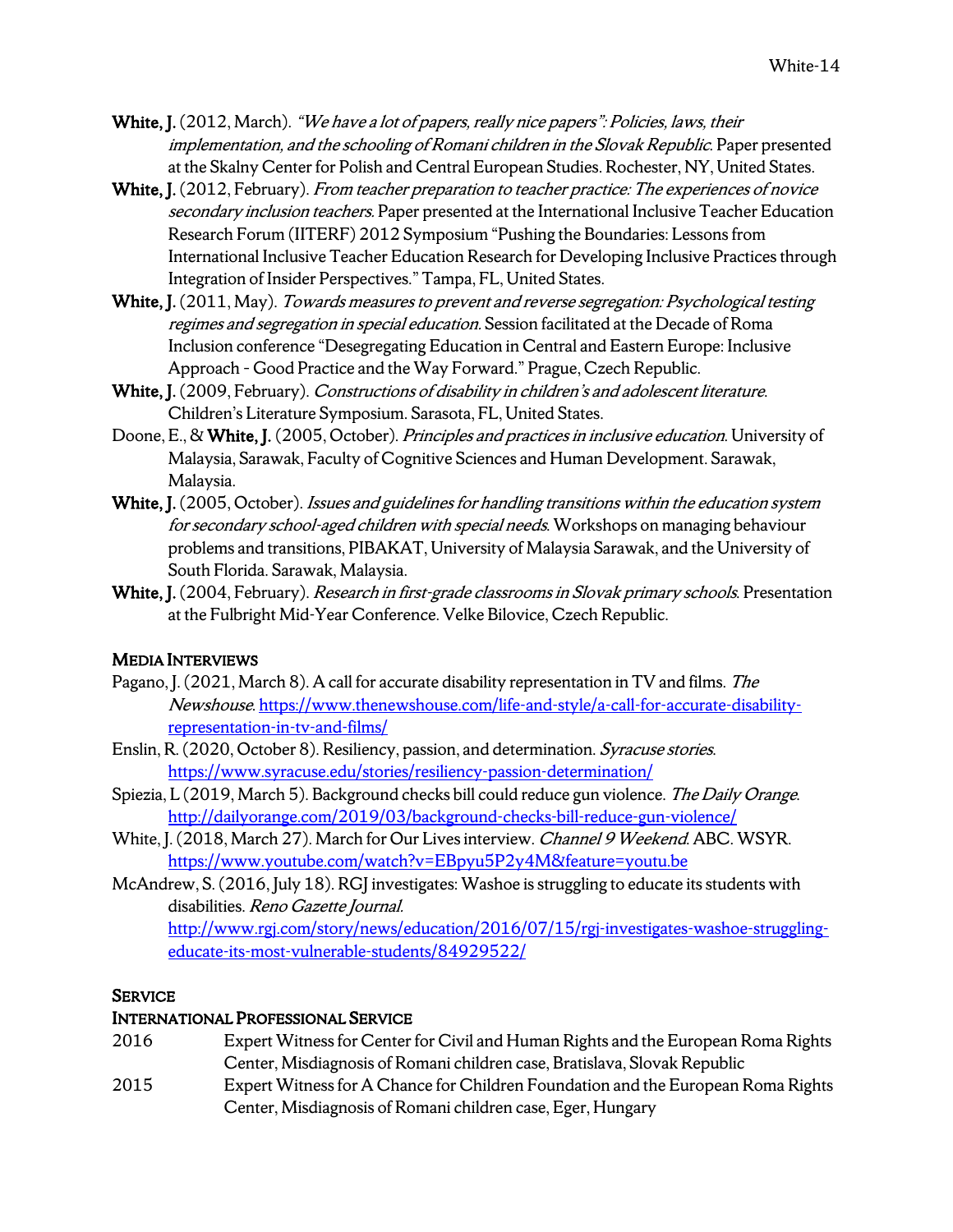- 2014 European Academic Network on Romani Studies, Member
- 2004 Proceedings Monitor and Reporter, 3<sup>rd</sup> United Nations Ad Hoc Committee Elaborating a Convention on the Human Rights of People with Disabilities, Landmine Survivor's Network, New York, NY

#### NATIONAL PROFESSIONAL SERVICE

2001 – 2007 U.S. Department of State, Institute of International Education, Fulbright Peer Interview Committee, Member, Syracuse, NY and Miami, FL

#### Organization Memberships and Offices

| $2019 -$    | International Association of Genocide Scholars                          |
|-------------|-------------------------------------------------------------------------|
|             | Treasurer, 2021 - 2023                                                  |
| $2019 -$    | Association of Holocaust Organizations, Member                          |
| $2013 -$    | American Educational Studies Association                                |
|             | Co-Chair, Accessibility Committee, 2014                                 |
| $2013 -$    | Gypsy Lore Society, Member                                              |
| $2009 -$    | American Educational Research Association                               |
|             | Chair, Special and Inclusive Education Research SIG, 2019 - 2020        |
|             | Program Chair, Special Education Research SIG, 2018 - 2019              |
|             | Secretary / Treasurer, Special Education Research SIG, 2017 - 2018      |
|             | Secretary / Treasurer, Disability Studies in Education SIG, 2015 - 2016 |
|             | Co-Chair, Disability Studies in Education SIG, 2010 - 2013              |
|             | Member, Division K; Qualitative Research SIG; Special and Inclusive     |
|             | Education Research SIG; International Studies SIG                       |
| $2002 -$    | Council for Exceptional Children (CEC), Member                          |
| 2001 - 2020 | <b>TASH</b>                                                             |

# Participant, TASH Day on Capitol Hill, June 2014 Member, Publications Committee, 2014 – 2019 Secretary, Inclusive Education National Agenda Committee, 2011 – 2017 Co-Chair, International Issues Committee, 2009 – 2011 Member, International Issues Committee, 2006 – 2017 2000 – Fulbright Association, Member

## Editorial Boards and Reviewing Activities

# Editorial Boards

- 2018 Excelsior: Leadership in Teaching and Learning, Co-Editor
- 2017 Journal of Global Education and Research
- 2013 2020 Disability Studies Quarterly, Member
- 2013 2019 TASH Connections, Editor

## Manuscript Reviewer

Canadian Journal of Higher Education, CEEDAR Center, University of Florida, Continuum Books, Educational Studies, European Education, Excelsior: Leadership in Teaching and Learning, International Journal of Inclusive Education, Journal of Disability Policy Studies,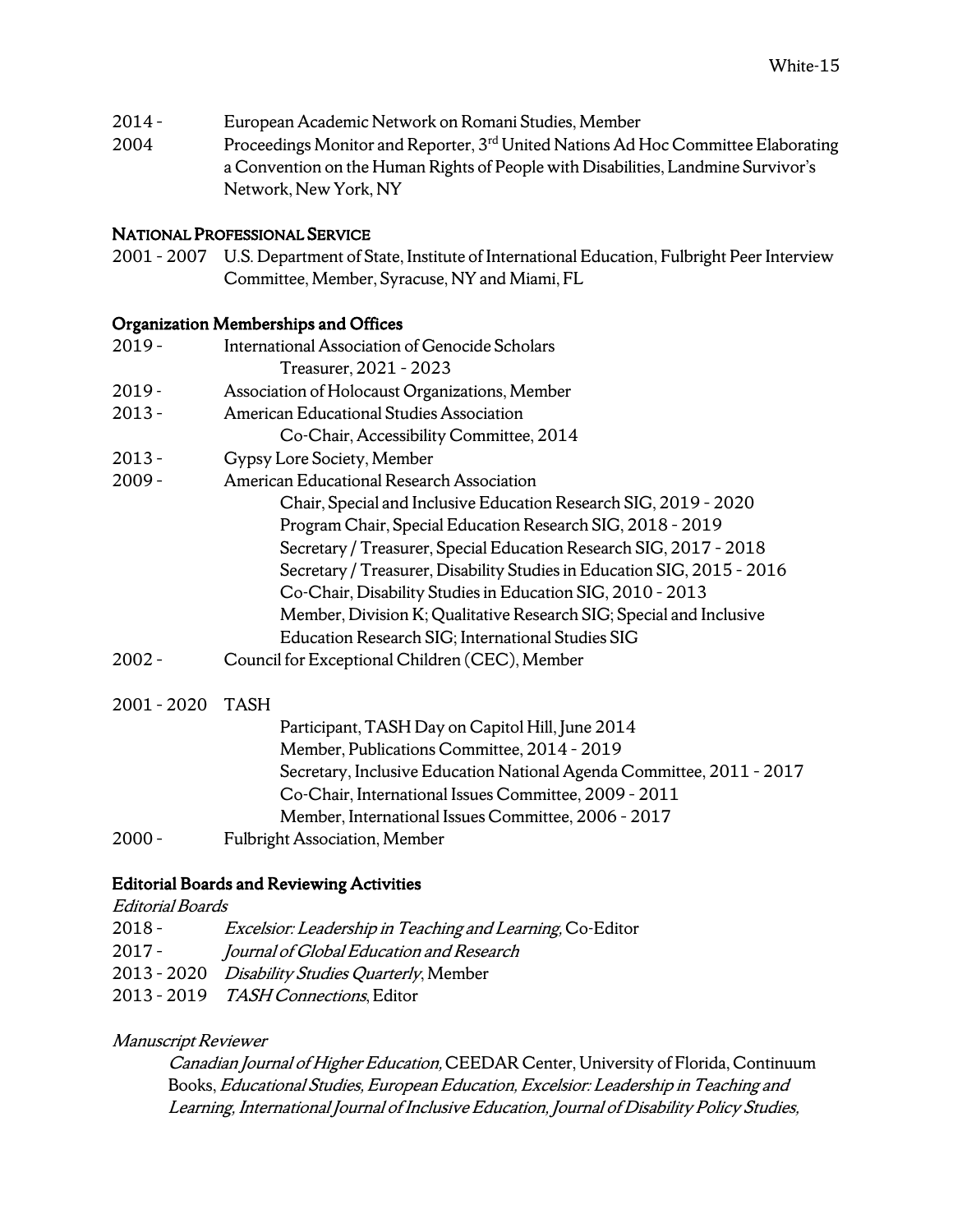Journal of Homosexuality, Journal of International Special Needs Education, Peter Lang, Race, Ethnicity and Education, Remedial and Special Education, Roma Education Fund, South African Journal of Education, Teacher Education and Special Education, Zeitschrift für internationale Bildungsforschung und Entwicklungspädagogik (ZEP, Journal of International Education Research and Development Pedagogy)

#### UNIVERSITY SERVICE

#### University Community

| 2021        | Presentation on inclusion strategies for December 10 SU Literacy Corps Tutor         |
|-------------|--------------------------------------------------------------------------------------|
|             | Debriefing session                                                                   |
| 2020 -      | Member, Lender Center Advisory Board                                                 |
| 2020 - 2021 | Member, CUSE Grants Review Team Panel                                                |
| 2015 - 2017 | Member, Lender Center Interim Board, Syracuse University                             |
| 2009 - 2015 | Disability Studies Cluster, University of Rochester                                  |
|             | Co-Chair, 2012 - 2015                                                                |
|             | Program Chair, First University of Rochester Disability Studies Cluster              |
|             | Symposium, 2014                                                                      |
| 2011 - 2013 | Faculty Sponsor, Model United Nations, University of Rochester                       |
| 2011 - 2015 | Faculty Associate, Skalny Center for Polish and Central European Studies, University |
|             | of Rochester                                                                         |
| 2007 - 2008 | Co-Chair, Children's Literature Symposium, University of South Florida               |
|             | Sarasota-Manatee                                                                     |
| 2005 - 2008 | Member, Diversity Committee, University of South Florida Sarasota-Manatee            |
| 2004 - 2005 | Member, Center on Disability Studies, Law, and Human Policy Task Force,              |
|             | <b>Syracuse University</b>                                                           |
| 2004        | Member, Laughing with Us: Disability and Comedy in Film committee, Syracuse          |
|             | University                                                                           |
| 2003        | Member, Reflections on Diversity: Disability in Film committee, Syracuse University  |
| 2002 - 2004 | Member, Associate Vice President's Working Group, Syracuse University                |
| 2001 - 2005 | Beyond Compliance Coordinating Committee, Syracuse University                        |
|             | President, 2004 - 2005                                                               |
|             | Secretary, 2003 - 2004                                                               |

#### School of Education

| 2021          | Member, Teacher and Leader Education Working Group, Teacher Ed Organizational                 |
|---------------|-----------------------------------------------------------------------------------------------|
|               | Structure                                                                                     |
| 2021          | Presentation to the March 16 Board of Visitors meeting on using technology during<br>COVID-19 |
| $2020 - 2021$ | Member, American Sign Language Program Search Committee, School of Education,                 |
|               | <b>Syracuse University</b>                                                                    |
| $2019 -$      | Faculty Advisor, Fulbright Distinguished Awards in Teaching                                   |
| $2018 - 2019$ | Application reviewer and interviewer for Open Society Civil Society Leadership                |
|               | Award Program, Yangon, Myanmar                                                                |
| 2017          | Application reviewer and interviewer for Open Society Inclusive Education                     |
|               | Scholarship Program, Pretoria, South Africa                                                   |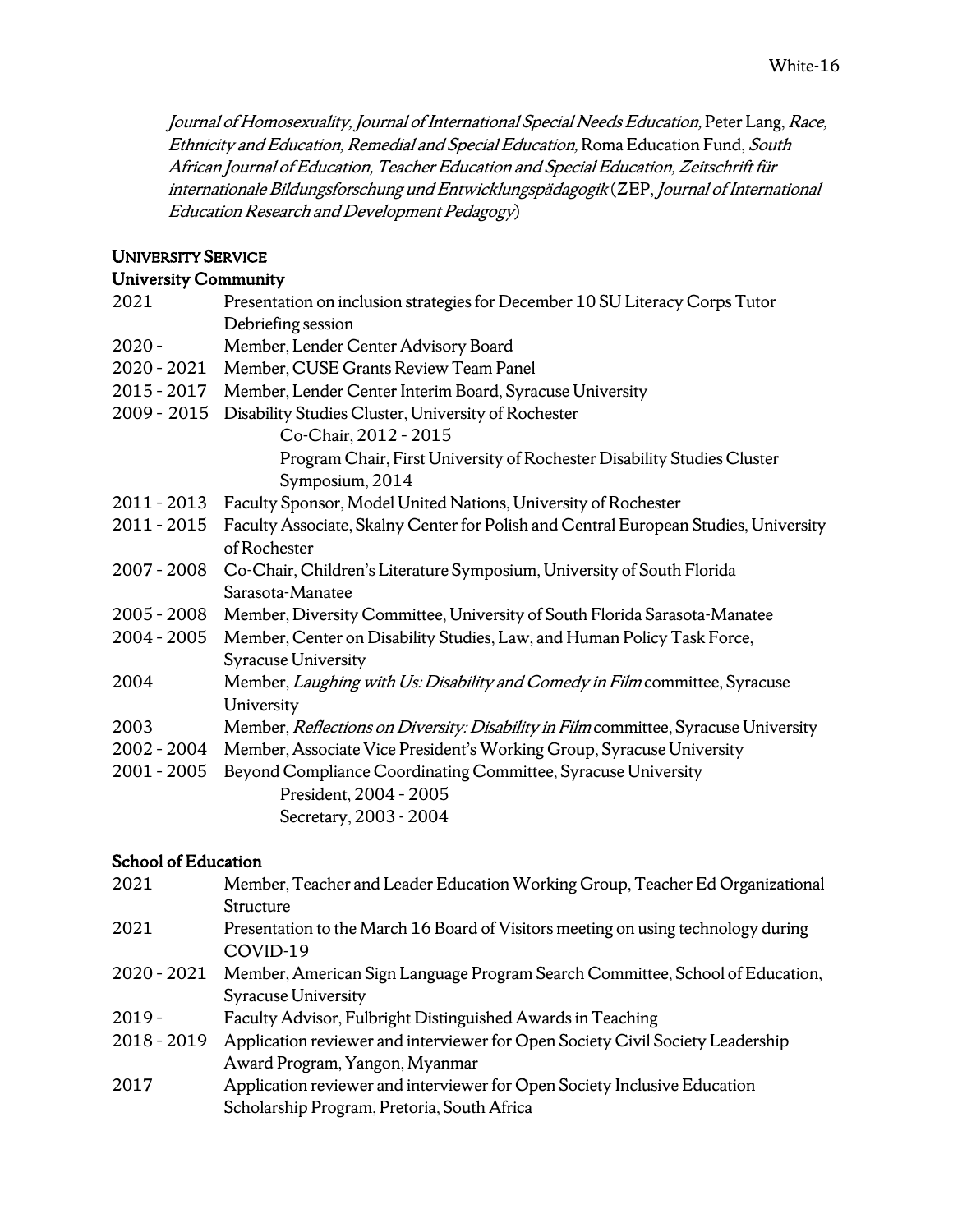| 2017          | Professional Development, Leadership and Public Service High School, New York, NY                                                                               |
|---------------|-----------------------------------------------------------------------------------------------------------------------------------------------------------------|
| $2016 -$      | Coordinator, Atrocity Studies and the Practices of Social Justice Minor, School of                                                                              |
|               | <b>Education, Syracuse University</b>                                                                                                                           |
| 2016 - 2018   | Member, Committee on Diversity, School of Education, Syracuse University                                                                                        |
| $2016 - 2017$ | Faculty Liaison, Syracuse Urban Inclusive Teacher Residency (SUITR) program,<br>Department of Teaching and Leadership, School of Education, Syracuse University |
| $2016 -$      | Co-Coordinator, Spector/Warren Fellowship Committee, School of Education,<br>Syracuse University                                                                |
| 2016          | Member, Teaching Committee for Promotion and Tenure candidate, School of                                                                                        |
|               | <b>Education, Syracuse University</b>                                                                                                                           |
| 2016          | Member, Mathematics Education Program Search Committee, School of Education,                                                                                    |
|               | Syracuse University                                                                                                                                             |
| 2016          | Member, Douglas P. Biklen Landscape of Urban Education Lecture Series Planning                                                                                  |
|               | Committee, School of Education, Syracuse University                                                                                                             |
| 2016          | Interim member, Secondary and K-12 Program Steering Committee, Department of                                                                                    |
|               | Teaching and Leadership, Syracuse University                                                                                                                    |
| 2016          | Interim Coordinator, Special Education Doctoral Program, Department of Teaching<br>and Leadership, School of Education, Syracuse University.                    |
| $2015 - 2016$ | Member, Spector/Warren Fellowship Committee, School of Education, Syracuse                                                                                      |
|               | University                                                                                                                                                      |
| $2015 -$      | Member, Inclusive Elementary and Special Education Steering Committee,                                                                                          |
|               | Department of Teaching and Leadership, Syracuse University                                                                                                      |
| 2014          | Contributor and Data Analyst, Council for Accreditation of Educator Preparation                                                                                 |
|               | (CAEP) Inclusive Education Specialty Professional Association (SPA) Report, Council<br>for Exceptional Children (CEC). Section IV.                              |
| 2013          | Panelist, Urban Teaching and Leadership Spring Forum, "Disrupting and Rerouting the                                                                             |
|               | School-to-Prison Pipeline," Warner School, University of Rochester.                                                                                             |
| 2012          | Co-Author (with Dean R. Borasi), National Council for Accreditation of Teacher                                                                                  |
|               | Education (NCATE) Inclusive Education Specialty Professional Association (SPA)                                                                                  |
|               | Report, Council for Exceptional Children (CEC). Sections I-VI.                                                                                                  |
| 2010 - 2012   | Member, Diversity Committee, Warner School, University of Rochester                                                                                             |
| $2009 - 2015$ | Director, Inclusive and Special Education Program, Department of Teaching and                                                                                   |
|               | Curriculum, Warner School, University of Rochester                                                                                                              |
| 2009 - 2012   | Member, Academic Policy Committee, Warner School, University of Rochester                                                                                       |
| 2008          | Co-Chair, Final Internship Assessment Revision Committee, Undergraduate Program                                                                                 |
|               | Committee, College of Education, University of South Florida                                                                                                    |
| 2008          | Member, Scholarship Committee, Department of Early Childhood and Special                                                                                        |
|               | Education, Valdosta State University                                                                                                                            |
| 2008          | Member, Annual Review Committee, Department of Special Education University of                                                                                  |
|               | South Florida                                                                                                                                                   |
| $2006 - 2008$ | Regional Campus Representative, Undergraduate Program Committee, College of                                                                                     |
|               | Education, University of South Florida                                                                                                                          |
| $2006 - 2008$ | Regional Campus Coordinator, SunCoast Area Teacher Training Honors Program                                                                                      |
|               | (SCATT), College of Education, University of South Florida                                                                                                      |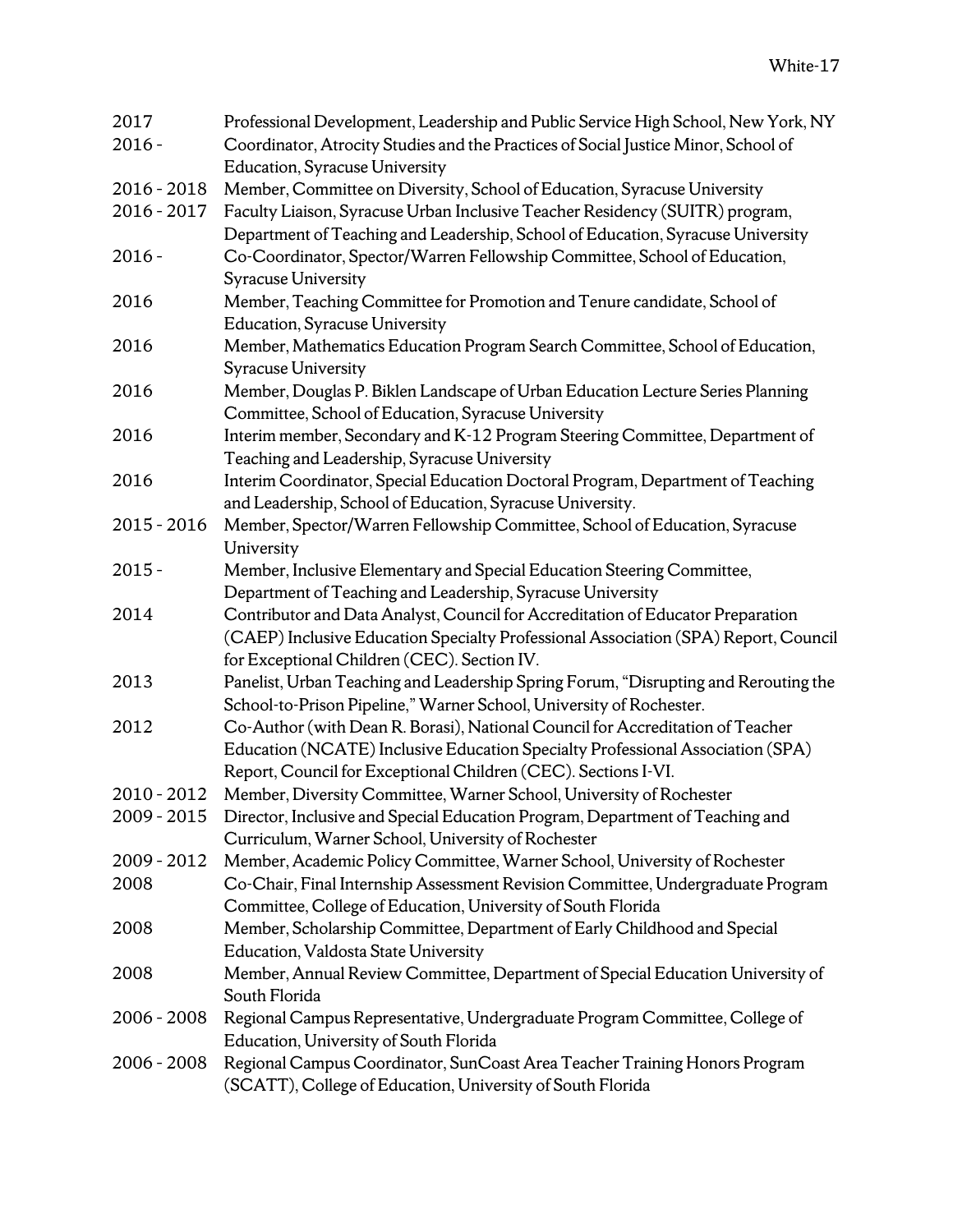| $2005 - 2008$ | Member, Department of Special Education Teacher Education Committee,              |
|---------------|-----------------------------------------------------------------------------------|
|               | University of South Florida                                                       |
| $2005 - 2008$ | Member, Professional Development Partners Concentration Program                   |
|               | Development Advisory Committee, Department of Special Education, University of    |
|               | South Florida                                                                     |
| 2002          | Member, Narrating dis/Ability Conference Committee, School of Education, Syracuse |
|               | University                                                                        |

# COMMUNITY SERVICE

| $2021 -$      | Volunteer Advocate, Court Appointed Special Advocates (CASA) of Onondaga               |
|---------------|----------------------------------------------------------------------------------------|
|               | County, Syracuse, NY                                                                   |
| 2020          | Advisor, Holocaust Museum and Cohen Education Center of Southwest Florida,             |
|               | Naples, FL (virtual)                                                                   |
| 2017 - 2019   | Volunteer, Helping Hounds, Syracuse, NY                                                |
| 2014 - 2015   | Board Member, Center for Disability Rights, Rochester, NY                              |
| $2010 - 2015$ | Volunteer Advocate, Court Appointed Special Advocates for Children of                  |
|               | Rochester / Monroe County (CASA), Rochester, NY                                        |
| 2009          | Member, Lowndes County Parent Navigator Team, Valdosta, GA                             |
| 2007 - 2008   | Guardian ad Litem, 12 <sup>th</sup> Judicial District, Sarasota, FL                    |
| 2006          | Co-Chair: Gift books, Sarasota Reading Festival, Sarasota, FL                          |
| $2005 - 2008$ | Suncoast Center for Independent Living, Sarasota, FL                                   |
|               | Executive Board of Directors, 2006 - 2008                                              |
|               | Secretary and Interim Chair, 2007                                                      |
| $2006 - 2008$ | Member, Manatee Advocates for Inclusion Network (MAIN), Sarasota, FL                   |
| $2005 - 2008$ | Member, Peer Mentoring Committee, USF/School District of Manatee County,               |
|               | Bradenton, FL                                                                          |
| 2004          | Judge, English Olympiada, Rožňava, Slovak Republic                                     |
| 2004          | Presentation on Roma education, University of P.J. Šafárik in Košice, Science Faculty, |
|               | Rožňava, Slovak Republic                                                               |
| 2003          | Presentation on American secondary and tertiary school systems, English Maturita       |
|               | Course, Obchodna Academia, Rožňava, Slovak Republic                                    |

# TEACHING AND ADVISING

## Graduate Courses

#### Syracuse University

| <b>EDU 522</b> | Social Studies, Media, and Democracy: The Reconstruction of Education |
|----------------|-----------------------------------------------------------------------|
| EDU 622        | International (Global) Education for Transformation                   |
| SPE 612        | Adapting Instruction for Diverse Student Needs                        |
| <b>SPE 644</b> | Significant Disabilities: Shifts in Paradigms & Practices             |
| <b>SPE 700</b> | Education Policy and Implications for Inclusive Education             |
| SPE 860        | Professional Seminar in Special Education                             |
|                |                                                                       |

# University of Rochester

| EDE 445 |  | Theory and Practice in Teaching Students with Significant Disabilities |  |  |
|---------|--|------------------------------------------------------------------------|--|--|
|---------|--|------------------------------------------------------------------------|--|--|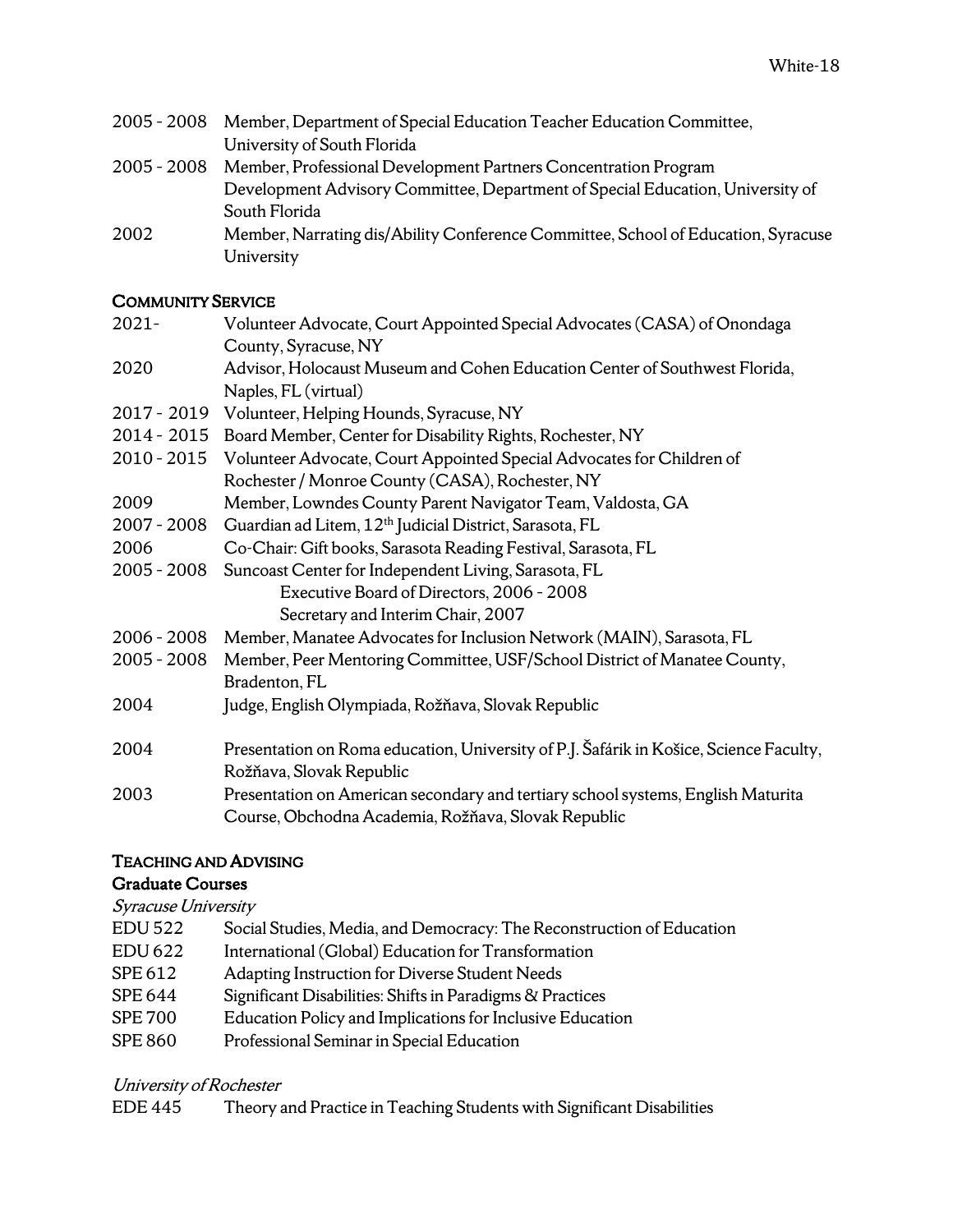- ED 452 Instructional Strategies for Inclusive Classrooms
- ED 451 Principles and Practices of Teaching and Learning in Inclusive Classrooms
- ED 447 Disability and Schools

## Valdosta State University

- SEAC 6010 Integrated Instruction: Individualized Education Program
- SPEC 5190 Health and Physical Management of Students with Disabilities

## University of South Florida

- EEX 6065 Collaborative Transition and Career Planning for Students with Low Incidence **Disabilities**
- EEX 6222 Advanced Psychoeducational Assessment of Exceptional Students
- EEX 6245 Transitional Programming for Adolescent and Young Adult Exceptional Students
- EEX 6248 Instructional Approaches for Exceptional Populations
- EEX 5752 Working with Families: A Pluralistic Perspective
- EEX 6936 Advanced Curriculum and Instruction for Students with Significant Disabilities in Inclusive Settings

# Undergraduate Courses

#### Syracuse University

- EDU 203 The Study of Elementary and Special Education Teaching
- EDU 321 International (Global) Education for Transformation
- FYS 101 First-Year Seminar
- SPE 204 Inclusive Education and the Law
- SPE 311 Perspectives on Disabilities
- SPE 412 Adapting Instruction for Diverse Student Needs
- SPE 434 Collaborative Teaching for Inclusive Education

## Valdosta State University

- SEEC 4140 Practicum in Mild Disabilities
- SPEC 3040 Legal and Ethical Issues for Special Educators

## University of South Florida

- EEX 4054 Perspectives on Learning and Behavioral Differences
- EEX 4070 Integrating the Exceptional Student in General Education Settings
- EEX 4221 Educational Assessment of Exceptional Students
- EEX 4742 Narrative Perspectives on Exceptionality: Cultural and Ethical Issues
- EEX 4936 Senior Internship Seminar

# Advising and Committees

#### Doctoral Dissertation Chair

- Cartier, M. A qualitative study on military families with exceptional family members(Syracuse University, dissertation in progress).
- Radigan, E. (2015). Shifting contexts: Understanding the philosophies and practices of novice secondary inclusion teachers (University of Rochester).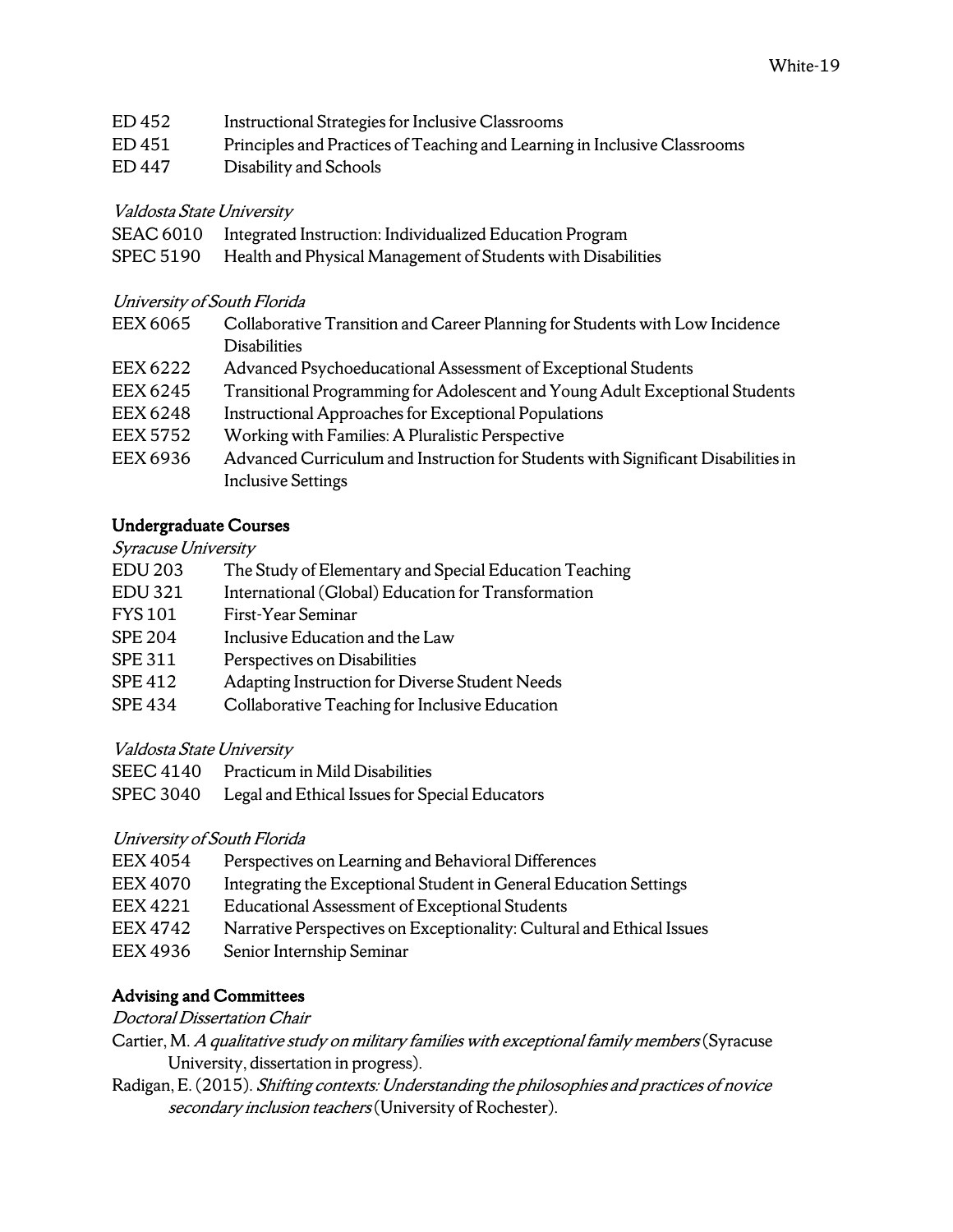Doctoral Dissertation Committee Member

- Burdette, L. Doctoral dissertation committee member (Syracuse University, dissertation in progress).
- Damiani, M. (2019). Transforming understandings about who can teach: The experiences and approaches of teachers with disabilities(Syracuse University).
- Dehaiman, L. Doctoral dissertation committee member (Syracuse University, dissertation in progress).
- DiBello, J. Doctoral dissertation committee member (Syracuse University, dissertation in progress).
- Harnischfager, A. (2011). When the uniform won't fit: An exploration of schooling and the making of 'place' in relation to non-conforming youth (University of Rochester).
- LaPointe, J. (2015). The experience of writing: Understanding the literacy practices and identity construction of middle school students identified with disabilities(University of Rochester).
- Preston, D. Doctoral dissertation committee member (Syracuse University, dissertation in progress).
- Roquemore, K. (2020). Dispositions and dis/ability in teacher education: Teacher educator perspectives. (Syracuse University).
- Rota, Maria. (2011). Use of social stories with students in an inclusive kindergarten classroom: An action research dissertation (University of Rochester).
- Singer, S. (2018). Narrating political identity (Syracuse University).
- Stinson, C. Doctoral dissertation committee member (Syracuse University, dissertation in progress).

#### Doctoral Dissertation Outside Reader

- Cannito-Coville, M. (2016). Targeted young black men, schools, & the consequences of anti-gang policing (Cultural Foundations of Education, Syracuse University).
- Chen, Y. (2018). Cognitive presence in peer facilitated asynchronous online discussion: The patterns and how to facilitate (Instructional Design, Development, and Evaluation, Syracuse University).
- DiVita, A. (2019). A quantitative analysis of the effect of integrated co-teaching on the growth of English Language Arts and Mathematics achievement in elementary school students using student growth percentiles (Educational Leadership, Syracuse University).
- Jaffee, L. (2020). Access washing at the imperial university: Militarism, occupation, and struggles toward disability justice (Cultural Foundations of Education, Syracuse University).
- Ryan, D. (2017). A French fort in the Salt City: Revisioning Sainte Marie Among the Iroquois (Cultural Foundations of Education, Syracuse University).
- Sieger, K. (2016). Free to be: One charter school's approach to supporting gender and sexual minority students (Cultural Foundations of Education, Syracuse University).
- Wang, L. (2015). Navigating the urban-rural divide: The agency of rural Chinese female higher education students in China (Cultural Foundations of Education, Syracuse University).
- Waymouth, H. (2020). Educators' understanding of scientific sensemaking and literacy: A cultural-historical activity theory analysis (Literacy Education, Syracuse University).
- Webb, M. (2019). Off the rural back road: Describing the experiences of rural students who enrolled at an urban 4-year university (Instructional Design, Development, and Evaluation. Syracuse University).
- Wolken, D. (2020). Mindful inquiry: A Deweyan assessment of mindfulness and education (Cultural Foundations in Education, Syracuse University).